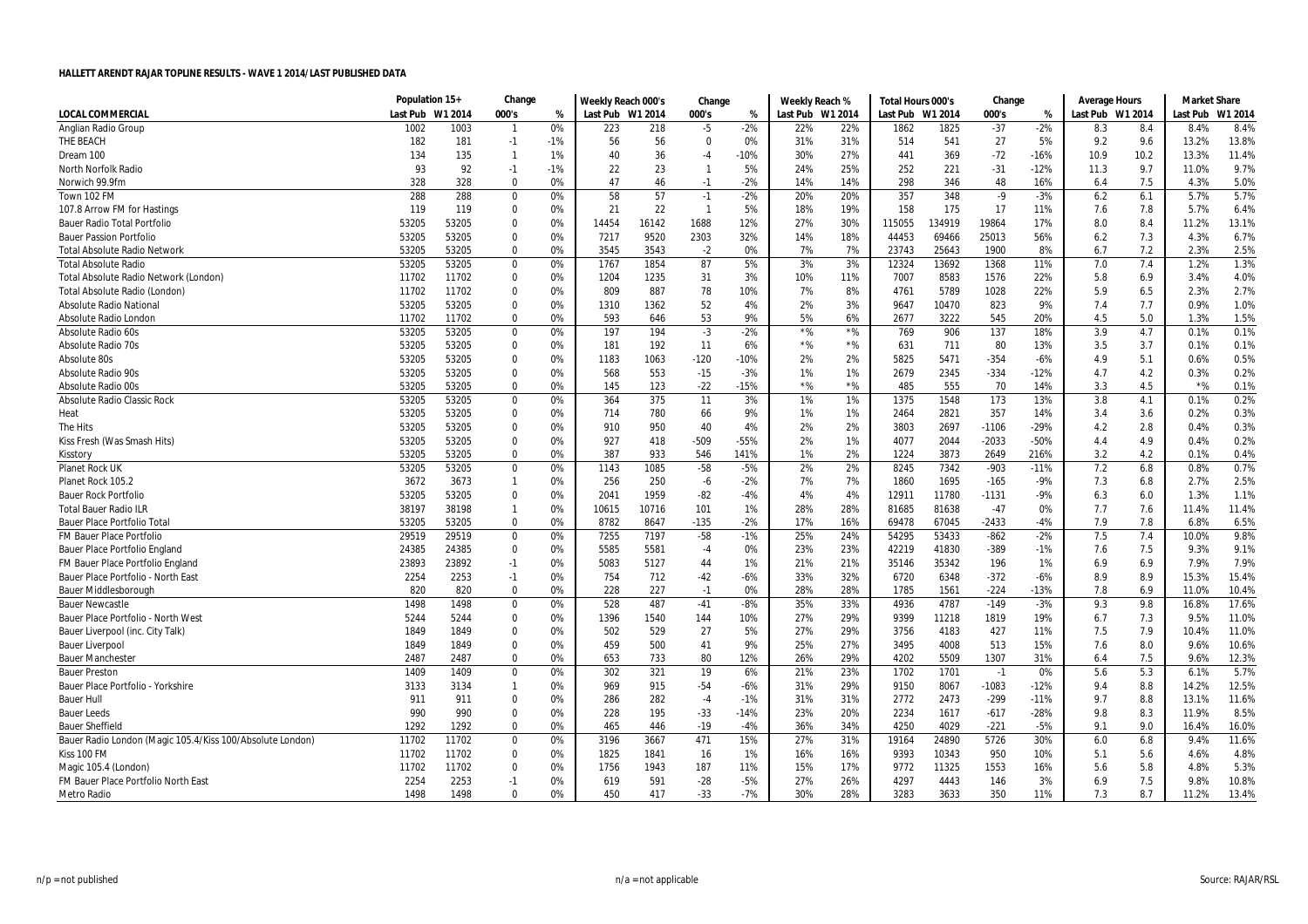|                                                      | Population 15+ |         | Change         |    | Weekly Reach 000's |      | Change         |        | Weekly Reach %   |     | Total Hours 000's |       | Change  |        | Average Hours    |      | <b>Market Share</b> |         |
|------------------------------------------------------|----------------|---------|----------------|----|--------------------|------|----------------|--------|------------------|-----|-------------------|-------|---------|--------|------------------|------|---------------------|---------|
| <b>LOCAL COMMERCIAL</b>                              | Last Pub       | W1 2014 | 000's          | %  | Last Pub W1 2014   |      | 000's          | %      | Last Pub W1 2014 |     | Last Pub W1 2014  |       | 000's   | %      | Last Pub W1 2014 |      | Last Pub            | W1 2014 |
| <b>TFM Radio</b>                                     | 820            | 820     | $\mathbf 0$    | 0% | 172                | 175  | 3              | 2%     | 21%              | 21% | 1013              | 811   | $-202$  | $-20%$ | 5.9              | 4.6  | 6.2%                | 5.4%    |
| C.F.M. (Bauer Carlisle)                              | 251            | 252     | $\mathbf{1}$   | 0% | 111                | 111  | 0              | 0%     | 44%              | 44% | 971               | 1050  | 79      | 8%     | 8.7              | 9.5  | 19.0%               | 20.9%   |
| <b>Bauer FM Liverpool</b>                            | 1849           | 1849    | $\Omega$       | 0% | 444                | 480  | 36             | 8%     | 24%              | 26% | 2942              | 3454  | 512     | 17%    | 6.6              | 7.2  | 8.1%                | 9.1%    |
| Total City Talk/Magic 1548                           | 1849           | 1849    | 0              | 0% | 161                | 135  | $-26$          | $-16%$ | 9%               | 7%  | 1074              | 905   | $-169$  | $-16%$ | 6.7              | 6.7  | 3.0%                | 2.4%    |
| City Talk 105.9                                      | 1607           | 1607    | $\mathbf 0$    | 0% | 79                 | 62   | $-17$          | $-22%$ | 5%               | 4%  | 261               | 175   | $-86$   | $-33%$ | 3.3              | 2.8  | 0.8%                | 0.5%    |
| FM Bauer Place Portfolio North West                  | 5096           | 5097    | $\overline{1}$ | 0% | 1232               | 1398 | 166            | 13%    | 24%              | 27% | 7540              | 9397  | 1857    | 25%    | 6.1              | 6.7  | 8.0%                | 9.6%    |
| Radio City 96.7                                      | 1849           | 1849    | $\mathbf 0$    | 0% | 398                | 447  | 49             | 12%    | 22%              | 24% | 2682              | 3278  | 596     | 22%    | 6.7              | 7.3  | 7.4%                | 8.6%    |
| Key 103 (Manchester)                                 | 2487           | 2487    | $\mathbf{0}$   | 0% | 570                | 660  | 90             | 16%    | 23%              | 27% | 3344              | 4593  | 1249    | 37%    | 5.9              | 7.0  | 7.7%                | 10.2%   |
| 97.4 Rock FM                                         | 1262           | 1262    | $\mathbf 0$    | 0% | 280                | 306  | 26             | 9%     | 22%              | 24% | 1515              | 1525  | 10      | 1%     | 5.4              | 5.0  | 6.3%                | 6.0%    |
| FM Bauer Place Portfolio Yorkshire                   | 2788           | 2788    | $\mathbf 0$    | 0% | 763                | 720  | $-43$          | $-6%$  | 27%              | 26% | 6360              | 5304  | $-1056$ | $-17%$ | 8.3              | 7.4  | 11.1%               | 9.2%    |
| 96.3 Radio Aire                                      | 645            | 644     | $-1$           | 0% | 126                | 114  | $-12$          | $-10%$ | 20%              | 18% | 1082              | 675   | $-407$  | $-38%$ | 8.6              | 5.9  | 9.3%                | 5.6%    |
| Hallam FM                                            | 1292           | 1292    | $\mathbf 0$    | 0% | 410                | 386  | $-24$          | $-6%$  | 32%              | 30% | 3306              | 2956  | $-350$  | $-11%$ | 8.1              | 7.7  | 12.8%               | 11.7%   |
| 96.9 Viking FM                                       | 911            | 911     | $\mathbf 0$    | 0% | 227                | 224  | $-3$           | $-1%$  | 25%              | 25% | 1972              | 1674  | $-298$  | $-15%$ | 8.7              | 7.5  | 9.3%                | 7.8%    |
| <b>Bauer Northern Ireland</b>                        | 1457           | 1456    | $-1$           | 0% | 637                | 574  | $-63$          | -10%   | 44%              | 39% | 5251              | 4920  | $-331$  | $-6%$  | 8.2              | 8.6  | 20.9%               | 17.8%   |
| 97.4 Cool FM                                         | 1001           | 1001    | $\mathbf 0$    | 0% | 393                | 361  | $-32$          | $-8%$  | 39%              | 36% | 3069              | 2664  | $-405$  | $-13%$ | 7.8              | 7.4  | 18.1%               | 14.7%   |
| Downtown Radio (DTR)                                 | 1457           | 1456    | $-1$           | 0% | 318                | 293  | $-25$          | $-8%$  | 22%              | 20% | 2182              | 2256  | 74      | 3%     | 6.9              | 7.7  | 8.7%                | 8.2%    |
| Bauer Place Portfolio - Scotland                     | 4181           | 4181    | 0              | 0% | 1710               | 1661 | -49            | $-3%$  | 41%              | 40% | 16845             | 15572 | $-1273$ | $-8%$  | 9.8              | 9.4  | 22.9%               | 22.1%   |
| FM Bauer Place Portfolio Scotland                    | 4181           | 4181    | $\mathbf 0$    | 0% | 1523               | 1494 | $-29$          | $-2%$  | 36%              | 36% | 14535             | 13698 | $-837$  | $-6%$  | 9.5              | 9.2  | 19.6%               | 18.8%   |
| <b>Bauer Radio Central Scotland</b>                  | 2907           | 2905    | $-2$           | 0% | 999                | 993  | -6             | $-1%$  | 34%              | 34% | 8766              | 8052  | $-714$  | $-8%$  | 8.8              | 8.1  | 17.9%               | 16.9%   |
| Scotland's Greatest Hits Network                     | 3609           | 3608    | $-1$           | 0% | 364                | 335  | $-29$          | $-8%$  | 10%              | 9%  | 2947              | 2401  | $-546$  | $-19%$ | 8.1              | 7.2  | 4.7%                | 4.0%    |
| <b>Bauer Glasgow</b>                                 | 1868           | 1867    | $-1$           | 0% | 644                | 626  | $-18$          | $-3%$  | 34%              | 34% | 5478              | 5037  | $-441$  | $-8%$  | 8.5              | 8.1  | 17.9%               | 16.8%   |
| Clyde 1 FM                                           | 1868           | 1867    | $-1$           | 0% | 580                | 563  | $-17$          | $-3%$  | 31%              | 30% | 4494              | 4320  | $-174$  | $-4%$  | 7.7              | 7.7  | 14.7%               | 14.4%   |
| Clyde 2                                              | 1868           | 1867    | $-1$           | 0% | 168                | 144  | $-24$          | -14%   | 9%               | 8%  | 984               | 717   | $-267$  | $-27%$ | 5.9              | 5.0  | 3.2%                | 2.4%    |
| <b>Bauer Edinburgh</b>                               | 1137           | 1136    | $-1$           | 0% | 357                | 371  | 14             | 4%     | 31%              | 33% | 3288              | 3015  | $-273$  | $-8%$  | 9.2              | 8.1  | 16.3%               | 15.5%   |
| ForthOne                                             | 1137           | 1136    | $-1$           | 0% | 320                | 336  | 16             | 5%     | 28%              | 30% | 2725              | 2655  | $-70$   | $-3%$  | 8.5              | 7.9  | 13.5%               | 13.6%   |
| Forth2                                               | 1137           | 1136    | $-1$           | 0% | 74                 | 68   | -6             | $-8%$  | 6%               | 6%  | 563               | 360   | $-203$  | $-36%$ | 7.6              | 5.3  | 2.8%                | 1.8%    |
| Moray Firth Radio (Bauer Inverness)                  | 236            | 237     | $\overline{1}$ | 0% | 116                | 109  | $-7$           | $-6%$  | 49%              | 46% | 1102              | 1119  | 17      | 2%     | 9.5              | 10.3 | 23.1%               | 24.3%   |
| <b>Bauer Aberdeen</b>                                | 330            | 330     | $\mathbf 0$    | 0% | 157                | 148  | -9             | $-6%$  | 48%              | 45% | 1582              | 1409  | $-173$  | $-11%$ | 10.1             | 9.5  | 26.4%               | 23.0%   |
| Northsound One                                       | 330            | 330     | $\Omega$       | 0% | 136                | 129  | $-7$           | $-5%$  | 41%              | 39% | 1200              | 1147  | $-53$   | $-4%$  | 8.8              | 8.9  | 20.0%               | 18.8%   |
| Northsound Two                                       | 330            | 330     | $\mathbf 0$    | 0% | 40                 | 34   | -6             | $-15%$ | 12%              | 10% | 381               | 262   | $-119$  | $-31%$ | 9.5              | 7.7  | 6.4%                | 4.3%    |
| Radio Borders (Bauer Borders)                        | 108            | 108     | $\mathbf 0$    | 0% | 54                 | 57   | 3              | 6%     | 50%              | 53% | 607               | 693   | 86      | 14%    | 11.3             | 12.1 | 30.7%               | 32.4%   |
| <b>Bauer Dundee</b>                                  | 385            | 386     | $\mathbf{1}$   | 0% | 201                | 195  | -6             | $-3%$  | 52%              | 51% | 2376              | 2330  | $-46$   | $-2%$  | 11.8             | 12.0 | 30.7%               | 31.8%   |
| Tay-FM                                               | 385            | 386     | $\overline{1}$ | 0% | 153                | 148  | $-5$           | $-3%$  | 40%              | 38% | 1430              | 1388  | $-42$   | $-3%$  | 9.3              | 9.4  | 18.5%               | 19.0%   |
| Tay-AM                                               | 385            | 386     | $\mathbf{1}$   | 0% | 82                 | 82   | 0              | 0%     | 21%              | 21% | 946               | 942   | $-4$    | 0%     | 11.5             | 11.4 | 12.2%               | 12.9%   |
| West Sound (inc. West FM) (Bauer Southwest Scotland) | 390            | 390     | $\mathbf 0$    | 0% | 177                | 176  | $-1$           | $-1%$  | 45%              | 45% | 1914              | 1864  | $-50$   | $-3%$  | 10.8             | 10.6 | 28.1%               | 26.7%   |
| Kerrang!                                             | 53205          | 53205   | $\mathbf 0$    | 0% | 1021               | 977  | $-44$          | $-4%$  | 2%               | 2%  | 4311              | 3909  | $-402$  | $-9%$  | 4.2              | 4.0  | 0.4%                | 0.4%    |
| <b>Kiss UK</b>                                       | 53205          | 53205   | $\mathbf 0$    | 0% | 5036               | 4612 | $-424$         | $-8%$  | 9%               | 9%  | 26905             | 25767 | $-1138$ | $-4%$  | 5.3              | 5.6  | 2.6%                | 2.5%    |
| Kiss East                                            | 2104           | 2104    | $\mathbf{0}$   | 0% | 447                | 448  | $\overline{1}$ | 0%     | 21%              | 21% | 3168              | 3279  | 111     | 4%     | 7.1              | 7.3  | 7.0%                | 7.1%    |
| <b>Kiss West</b>                                     | 2410           | 2409    | $-1$           | 0% | 492                | 455  | $-37$          | $-8%$  | 20%              | 19% | 2622              | 2096  | $-526$  | $-20%$ | 5.3              | 4.6  | 5.4%                | 4.3%    |
| Magic UK                                             | 53205          | 53205   | $\mathbf 0$    | 0% | 3596               | 3432 | $-164$         | $-5%$  | 7%               | 6%  | 22038             | 21856 | $-182$  | $-1%$  | 6.1              | 6.4  | 2.1%                | 2.1%    |
| Magic Network - North                                | 10595          | 10595   | $\mathbf 0$    | 0% | 739                | 664  | $-75$          | $-10%$ | 7%               | 6%  | 7073              | 6488  | $-585$  | $-8%$  | 9.6              | 9.8  | 3.4%                | 3.1%    |
| Magic Network - North East                           | 2254           | 2253    | $-1$           | 0% | 233                | 203  | $-30$          | $-13%$ | 10%              | 9%  | 2424              | 1904  | $-520$  | $-21%$ | 10.4             | 9.4  | 5.5%                | 4.6%    |
| Magic 1152 (Newcastle)                               | 1498           | 1498    | $\mathbf 0$    | 0% | 147                | 122  | $-25$          | $-17%$ | 10%              | 8%  | 1653              | 1154  | $-499$  | $-30%$ | 11.2             | 9.5  | 5.6%                | 4.2%    |
| Magic 1170 (Teesside)                                | 820            | 820     | $\mathbf 0$    | 0% | 86                 | 83   | $-3$           | $-3%$  | 10%              | 10% | 771               | 750   | $-21$   | $-3%$  | 9.0              | 9.0  | 4.7%                | 5.0%    |
| Magic Network - North West                           | 5207           | 5208    | $\mathbf{1}$   | 0% | 211                | 188  | $-23$          | $-11%$ | 4%               | 4%  | 1859              | 1822  | $-37$   | $-2%$  | 8.8              | 9.7  | 1.9%                | 1.8%    |
| Magic 1548 (Liverpool)                               | 1849           | 1849    | $\mathbf 0$    | 0% | 92                 | 81   | $-11$          | $-12%$ | 5%               | 4%  | 814               | 729   | $-85$   | $-10%$ | 8.8              | 9.0  | 2.2%                | 1.9%    |
| Magic 1152 (Manchester)                              | 2487           | 2487    | $\mathbf 0$    | 0% | 94                 | 83   | $-11$          | $-12%$ | 4%               | 3%  | 858               | 916   | 58      | 7%     | 9.1              | 11.0 | 2.0%                | 2.0%    |
| Magic 999 (Preston)                                  | 1123           | 1122    | $-1$           | 0% | 26                 | 23   | $-3$           | $-12%$ | 2%               | 2%  | 187               | 176   | $-11$   | $-6%$  | 7.1              | 7.6  | 0.8%                | 0.7%    |
| Magic Network - Yorkshire                            | 3133           | 3134    | $\mathbf{1}$   | 0% | 295                | 273  | $-22$          | $-7%$  | 9%               | 9%  | 2790              | 2763  | $-27$   | $-1%$  | 9.5              | 10.1 | 4.3%                | 4.3%    |
| Magic 828 (Leeds)                                    | 990            | 990     | $\mathbf{0}$   | 0% | 124                | 98   | $-26$          | $-21%$ | 13%              | 10% | 1152              | 942   | $-210$  | $-18%$ | 9.3              | 9.6  | 6.1%                | 4.9%    |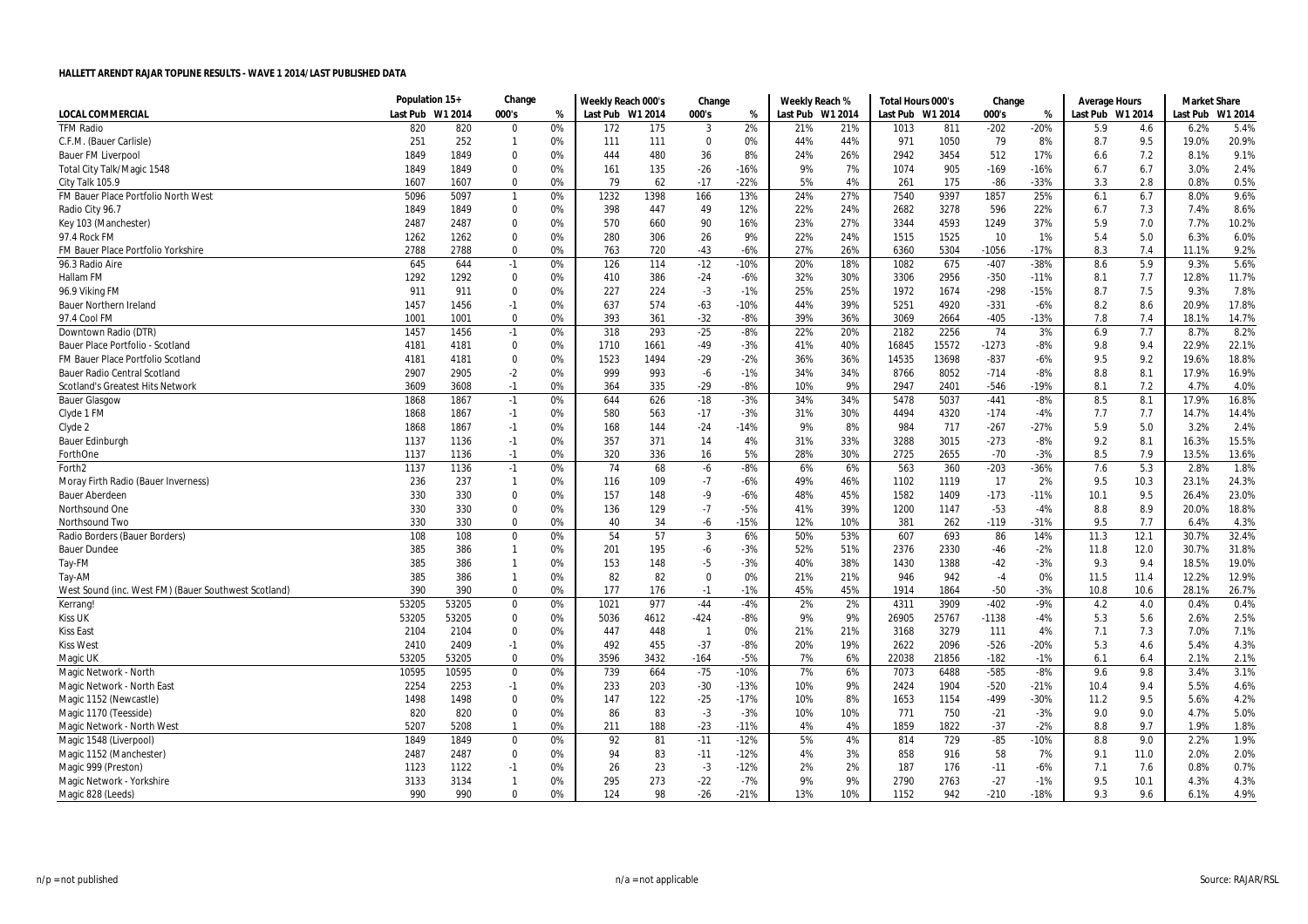|                                                            | Population 15+ |         | Change         |       | Weekly Reach 000's |       | Change         |        | Weekly Reach % |         | Total Hours 000's |         | Change                  |        | <b>Average Hours</b> |      | <b>Market Share</b> |         |
|------------------------------------------------------------|----------------|---------|----------------|-------|--------------------|-------|----------------|--------|----------------|---------|-------------------|---------|-------------------------|--------|----------------------|------|---------------------|---------|
| <b>LOCAL COMMERCIAL</b>                                    | Last Pub       | W1 2014 | 000's          | %     | Last Pub W1 2014   |       | 000's          | %      | Last Pub       | W1 2014 | Last Pub          | W1 2014 | 000's                   | %      | Last Pub W1 2014     |      | Last Pub            | W1 2014 |
| Magic AM (Sheffield)                                       | 1292           | 1292    | 0              | 0%    | 91                 | 96    | 5              | 5%     | 7%             | 7%      | 944               | 1073    | 129                     | 14%    | 10.4                 | 11.2 | 3.7%                | 4.2%    |
| Magic 1161 (Hull)                                          | 911            | 911     | 0              | 0%    | 89                 | 84    | $-5$           | $-6%$  | 10%            | 9%      | 800               | 800     | 0                       | 0%     | 9.0                  | 9.5  | 3.8%                | 3.7%    |
| Wave 105 FM (Bauer South Coast)                            | 1801           | 1800    | $-1$           | 0%    | 438                | 404   | $-34$          | $-8%$  | 24%            | 22%     | 4520              | 4112    | $-408$                  | $-9%$  | 10.3                 | 10.2 | 12.1%               | 11.5%   |
| <b>Total Celador Radio</b>                                 | 3432           | 3432    | 0              | 0%    | 617                | 554   | $-63$          | $-10%$ | 18%            | 16%     | 4331              | 4068    | $-263$                  | $-6%$  | 7.0                  | 7.3  | 6.1%                | 5.8%    |
| The Breeze (Basingstoke and North Hampshire)               | 144            | 143     | $-1$           | $-1%$ | 26                 | 26    | $\mathbf 0$    | 0%     | 18%            | 18%     | 127               | 122     | $-5$                    | $-4%$  | 4.9                  | 4.7  | 4.7%                | 4.4%    |
| <b>Celador Radio South</b>                                 | 1844           | 1844    | $\mathbf 0$    | 0%    | 306                | 257   | $-49$          | $-16%$ | 17%            | 14%     | 1852              | 1650    | $-202$                  | $-11%$ | 6.1                  | 6.4  | 4.8%                | 4.5%    |
| The Breeze (Solent/East Hants and West Surrey)             | 1090           | 1089    | $-1$           | 0%    | 72                 | 59    | $-13$          | $-18%$ | 7%             | 5%      | 529               | 460     | $-69$                   | $-13%$ | 7.3                  | 7.8  | 2.4%                | 2.1%    |
| Jack FM South Coast                                        | 1728           | 1728    | 0              | 0%    | 245                | 211   | $-34$          | $-14%$ | 14%            | 12%     | 1322              | 1190    | $-132$                  | $-10%$ | 5.4                  | 5.7  | 3.7%                | 3.5%    |
| <b>Celador Radio South West</b>                            | 1242           | 1243    | $\mathbf{1}$   | 0%    | 249                | 236   | $-13$          | $-5%$  | 20%            | 19%     | 2009              | 2069    | 60                      | 3%     | 8.1                  | 8.8  | 7.7%                | 8.0%    |
| The Breeze South West (Bristol/Weston/Bath and West Wilts) | 966            | 967     | $\mathbf{1}$   | 0%    | 92                 | 76    | $-16$          | $-17%$ | 10%            | 8%      | 558               | 444     | $-114$                  | $-20%$ | 6.0                  | 5.8  | 2.9%                | 2.3%    |
| The Breeze (Yeovil/Shaftesbury and Bridgwater)             | 290            | 291     | $\mathbf{1}$   | 0%    | 49                 | 54    | 5              | 10%    | 17%            | 19%     | 567               | 665     | 98                      | 17%    | 11.6                 | 12.3 | 8.8%                | 9.5%    |
| 106 JACKfm (Bristol)                                       | 628            | 628     | $\mathbf 0$    | 0%    | 122                | 116   | -6             | $-5%$  | 19%            | 19%     | 732               | 708     | $-24$                   | $-3%$  | 6.0                  | 6.1  | 6.0%                | 5.8%    |
| Jack fm Swindon                                            | 202            | 203     | $\mathbf{1}$   | 0%    | 32                 | 32    | $\mathbf 0$    | 0%     | 16%            | 16%     | 267               | 290     | 23                      | 9%     | 8.2                  | 9.1  | 6.5%                | 6.6%    |
| <b>Central FM</b>                                          | 210            | 210     | $\Omega$       | 0%    | 49                 | 49    | $\mathbf 0$    | 0%     | 23%            | 23%     | 253               | 266     | 13                      | 5%     | 5.2                  | 5.5  | 7.5%                | 7.4%    |
| <b>Total Cheshire Radio</b>                                | 377            | 378     | $\mathbf{1}$   | 0%    | 68                 | 67    | $-1$           | $-1%$  | 18%            | 18%     | 472               | 482     | 10                      | 2%     | 7.0                  | 7.2  | 6.1%                | 6.6%    |
| Cheshire's Silk 106.9                                      | 184            | 185     | $\overline{1}$ | 1%    | 21                 | 22    | $\overline{1}$ | 5%     | 11%            | 12%     | 111               | 142     | 31                      | 28%    | 5.4                  | 6.3  | 3.2%                | 4.1%    |
| Chester's Dee 106.3                                        | 193            | 193     | 0              | 0%    | 47                 | 44    | $-3$           | $-6%$  | 24%            | 23%     | 361               | 340     | $-21$                   | $-6%$  | 7.7                  | 7.7  | 8.6%                | 8.8%    |
| <b>Total CN Radio</b>                                      | 851            | 851     | $\mathbf 0$    | 0%    | 280                | 269   | $-11$          | $-4%$  | 33%            | 32%     | 1994              | 2220    | 226                     | 11%    | 7.1                  | 8.3  | 12.5%               | 13.8%   |
| The Bay                                                    | 282            | 281     | $-1$           | 0%    | 118                | 109   | $-9$           | $-8%$  | 42%            | 39%     | 868               | 979     | 111                     | 13%    | 7.4                  | 9.0  | 14.6%               | 16.2%   |
| Citybeat 96.7/102.5FM                                      | 570            | 570     | $\Omega$       | 0%    | 147                | 136   | $-11$          | $-7%$  | 26%            | 24%     | 867               | 939     | 72                      | 8%     | 5.9                  | 6.9  | 8.6%                | 9.2%    |
| <b>Lakeland Radio</b>                                      | 51             | 51      | $\mathbf 0$    | 0%    | 21                 | 21    | $\pmb{0}$      | 0%     | 41%            | 41%     | 155               | 163     | 8                       | 5%     | 7.5                  | 7.9  | 13.4%               | 13.6%   |
| Communicorp UK                                             | n/p            | 17758   | n/a            | n/a   | n/p                | 3042  | n/a            | n/a    | n/p            | 17%     | n/p               | 22478   | n/a                     | n/a    | n/p                  | 7.4  | n/p                 | 6.8%    |
| Capital Scotland                                           | 2788           | 2787    | $-1$           | 0%    | 552                | 534   | $-18$          | $-3%$  | 20%            | 19%     | 3659              | 3481    | $-178$                  | $-5%$  | 6.6                  | 6.5  | 7.7%                | 7.7%    |
| <b>Capital South Wales</b>                                 | 1030           | 1029    | $-1$           | 0%    | 212                | 171   | $-41$          | $-19%$ | 21%            | 17%     | 1323              | 984     | $-339$                  | $-26%$ | 6.2                  | 5.8  | 6.7%                | 5.1%    |
| Real Radio Yorkshire (now Heart Yorkshire)                 | 2879           | 3134    | 255            | 9%    | 326                | 332   | 6              | 2%     | 11%            | 11%     | 2643              | 2579    | $-64$                   | $-2%$  | 8.1                  | 7.8  | 5.0%                | 4.4%    |
| Real Radio Wales (North) (now Heart Wales (North))         | 697            | 725     | 28             | 4%    | 67                 | 63    | $-4$           | $-6%$  | 10%            | 9%      | 555               | 419     | $-136$                  | $-25%$ | 8.3                  | 6.6  | 4.0%                | 2.7%    |
| 106.1 Real XS Manchester (was 106.1 Rock Radio)            | 2914           | 2914    | $\mathbf 0$    | 0%    | 150                | 186   | 36             | 24%    | 5%             | 6%      | 860               | 853     | $-7$                    | $-1%$  | 5.7                  | 4.6  | 1.7%                | 1.6%    |
| Smooth Radio East Midlands                                 | 2211           | 2470    | 259            | 12%   | 302                | 364   | 62             | 21%    | 14%            | 15%     | 2521              | 2977    | 456                     | 18%    | 8.4                  | 8.2  | 5.6%                | 6.1%    |
| Smooth Radio North East                                    | 2254           | 2290    | 36             | 2%    | 406                | 398   | -8             | $-2%$  | 18%            | 17%     | 3594              | 3365    | $-229$                  | $-6%$  | 8.9                  | 8.4  | 8.2%                | 8.0%    |
| Smooth Radio North West                                    | 5370           | 5583    | 213            | 4%    | 900                | 1035  | 135            | 15%    | 17%            | 19%     | 6390              | 7821    | 1431                    | 22%    | 7.1                  | 7.6  | 6.3%                | 7.3%    |
| <b>Total Connect</b>                                       | n/p            | 763     | n/a            | n/a   | n/p                | 43    | n/a            | n/a    | n/p            | 6%      | n/p               | 270     | n/a                     | n/a    | n/p                  | 6.3  | n/p                 | 1.7%    |
| <b>Connect DAB</b>                                         | n/p            | 557     | n/a            | n/a   | n/p                | 8     | n/a            | n/a    | n/p            | 1%      | n/p               | 28      | n/a                     | n/a    | n/p                  | 3.4  | n/p                 | 0.3%    |
| Connect FM (was Connect FM and Lite 106.8FM)               | 438            | 438     | $\mathbf 0$    | 0%    | 51                 | 47    | -4             | $-8%$  | 12%            | 11%     | 386               | 247     | $-139$                  | $-36%$ | 7.5                  | 5.2  | 3.9%                | 2.5%    |
| <b>Radio Essex DAB</b>                                     | 1268           | 1268    | 0              | 0%    | 47                 | 49    | $\overline{2}$ | 4%     | 4%             | 4%      | 223               | 157     | -66                     | $-30%$ | 4.7                  | 3.2  | 0.8%                | 0.6%    |
| Radio Exe 107.3 FM (was Exeter FM)                         | 194            | 195     | $\overline{1}$ | 1%    | 24                 | 22    | $-2$           | $-8%$  | 13%            | 11%     | 154               | 135     | $-19$                   | $-12%$ | 6.3                  | 6.2  | 3.7%                | 3.2%    |
| <b>Total Fire Radio</b>                                    | 1325           | 1326    | $\mathbf{1}$   | 0%    | 52                 | 47    | $-5$           | $-10%$ | 4%             | 4%      | 247               | 185     | $-62$                   | $-25%$ | 4.8                  | 4.0  | 0.9%                | 0.7%    |
| <b>Fire Radio</b>                                          | 316            | 316     | $\mathbf 0$    | 0%    | 46                 | 39    | $-7$           | $-15%$ | 15%            | 12%     | 234               | 170     | $-64$                   | $-27%$ | 5.1                  | 4.4  | 3.2%                | 2.5%    |
| Fire Radio South Coast                                     | 1009           | 1010    | $\mathbf{1}$   | 0%    | -6                 | 8     | $\overline{2}$ | 33%    | 1%             | 1%      | 14                | 15      | $\overline{\mathbf{1}}$ | 7%     | 2.3                  | 1.9  | 0.1%                | 0.1%    |
| 3FM                                                        | 71             | 72      | $\mathbf{1}$   | 1%    | 30                 | 26    | $-4$           | $-13%$ | 42%            | 36%     | 272               | 273     | - 1                     | 0%     | 9.0                  | 10.6 | 17.8%               | 17.8%   |
| <b>Total Global Radio (UK)</b>                             | 53205          | 53205   | $\Omega$       | 0%    | 19955              | 21418 | 1463           | 7%     | 38%            | 40%     | 157324            | 179014  | 21690                   | 14%    | 7.9                  | 8.4  | 15.3%               | 17.4%   |
| <b>Classic FM</b>                                          | 53205          | 53205   | 0              | 0%    | 5634               | 5307  | $-327$         | $-6%$  | 11%            | 10%     | 36536             | 33910   | $-2626$                 | $-7%$  | 6.5                  | 6.4  | 3.5%                | 3.3%    |
| Capital Network (UK) & Total Capital XTRA (UK)             | n/p            | 53205   | n/a            | n/a   | n/p                | 7844  | n/a            | n/a    | n/p            | 15%     | n/p               | 45687   | n/a                     | n/a    | n/p                  | 5.8  | n/p                 | 4.4%    |
| Capital Network (UK)                                       | 53205          | 53205   | $\mathbf 0$    | 0%    | 7501               | 7319  | $-182$         | $-2%$  | 14%            | 14%     | 43578             | 41310   | $-2268$                 | $-5%$  | 5.8                  | 5.6  | 4.2%                | 4.0%    |
| Capital Birmingham                                         | 2209           | 2209    | $\Omega$       | 0%    | 481                | 462   | $-19$          | $-4%$  | 22%            | 21%     | 2785              | 2768    | $-17$                   | $-1%$  | 5.8                  | 6.0  | 7.0%                | 7.1%    |
| <b>Capital East Midlands</b>                               | 1992           | 2235    | 243            | 12%   | 478                | 486   | 8              | 2%     | 24%            | 22%     | 3715              | 2876    | $-839$                  | $-23%$ | 7.8                  | 5.9  | 9.2%                | 6.5%    |
| Capital London                                             | 11702          | 11702   | $\Omega$       | 0%    | 2156               | 1908  | $-248$         | $-12%$ | 18%            | 16%     | 10182             | 9485    | $-697$                  | $-7%$  | 4.7                  | 5.0  | 5.0%                | 4.4%    |
| Capital Manchester                                         | 2914           | 2914    | 0              | 0%    | 626                | 627   | $\mathbf{1}$   | 0%     | 21%            | 22%     | 3760              | 3704    | $-56$                   | $-1%$  | 6.0                  | 5.9  | 7.4%                | 7.0%    |
| <b>Capital North East</b>                                  | 2231           | 2230    | $-1$           | 0%    | 455                | 421   | $-34$          | $-7%$  | 20%            | 19%     | 3307              | 2742    | $-565$                  | $-17%$ | 7.3                  | 6.5  | 7.6%                | 6.7%    |
| Capital Scotland                                           | 2788           | 2787    | $-1$           | 0%    | 552                | 534   | $-18$          | $-3%$  | 20%            | 19%     | 3659              | 3481    | $-178$                  | $-5%$  | 6.6                  | 6.5  | 7.7%                | 7.7%    |
| <b>Capital South Coast</b>                                 | 1162           | 1161    | $-1$           | 0%    | 231                | 213   | $-18$          | $-8%$  | 20%            | 18%     | 1561              | 1149    | $-412$                  | $-26%$ | 6.8                  | 5.4  | 6.6%                | 5.0%    |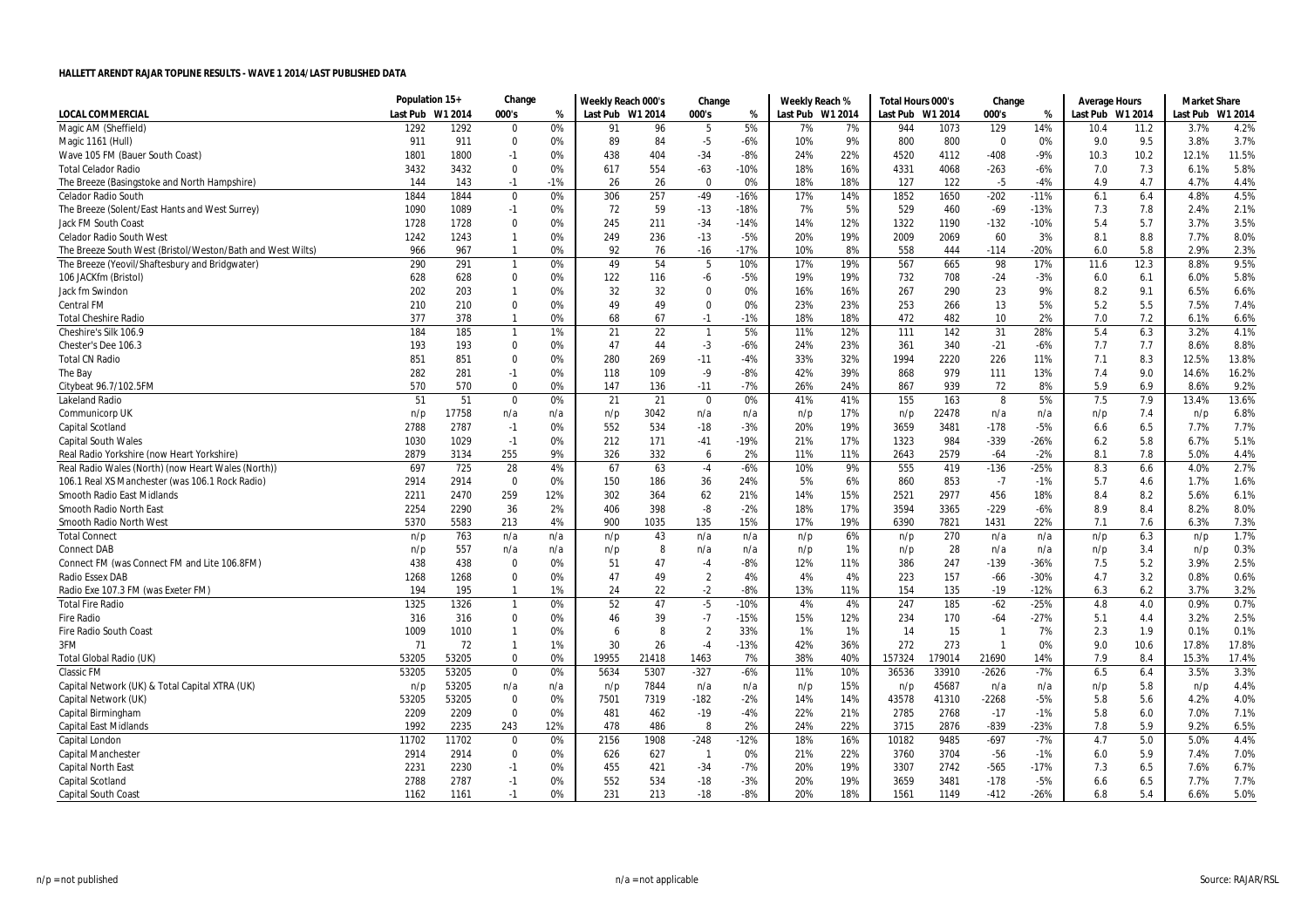|                                                                 | Population 15+ |         | Change         |     | Weekly Reach 000's |      | Change         |        | Weekly Reach %   |     | Total Hours 000's |       | Change  |        | Average Hours    |      | <b>Market Share</b> |         |
|-----------------------------------------------------------------|----------------|---------|----------------|-----|--------------------|------|----------------|--------|------------------|-----|-------------------|-------|---------|--------|------------------|------|---------------------|---------|
| <b>LOCAL COMMERCIAL</b>                                         | Last Pub       | W1 2014 | 000's          | %   | Last Pub W1 2014   |      | 000's          | %      | Last Pub W1 2014 |     | Last Pub W1 2014  |       | 000's   | %      | Last Pub W1 2014 |      | Last Pub            | W1 2014 |
| <b>Capital South Wales</b>                                      | 1030           | 1029    | $-1$           | 0%  | 212                | 171  | $-41$          | $-19%$ | 21%              | 17% | 1323              | 984   | $-339$  | $-26%$ | 6.2              | 5.8  | 6.7%                | 5.1%    |
| Capital Yorkshire                                               | 4531           | 4532    | $\overline{1}$ | 0%  | 1062               | 1019 | $-43$          | $-4%$  | 23%              | 22% | 7555              | 7568  | 13      | 0%     | 7.1              | 7.4  | 8.5%                | 8.5%    |
| <b>Total Capital XTRA (UK)</b>                                  | 53205          | 53205   | $\Omega$       | 0%  | 854                | 898  | 44             | 5%     | 2%               | 2%  | 4160              | 4376  | 216     | 5%     | 4.9              | 4.9  | 0.4%                | 0.4%    |
| Capital XTRA (Was Choice FM)                                    | 11702          | 11702   | $\mathbf 0$    | 0%  | 470                | 411  | $-59$          | $-13%$ | 4%               | 4%  | 2590              | 1755  | $-835$  | $-32%$ | 5.5              | 4.3  | 1.3%                | 0.8%    |
| Gold Network (UK)                                               | 53205          | 53205   | $\Omega$       | 0%  | 1363               | 772  | $-591$         | $-43%$ | 3%               | 1%  | 11299             | 6069  | -5230   | $-46%$ | 8.3              | 7.9  | 1.1%                | 0.6%    |
| <b>Gold East Midlands</b>                                       | 1992           | 2235    | 243            | 12% | 66                 | 98   | 32             | 48%    | 3%               | 4%  | 402               | 1180  | 778     | 194%   | 6.1              | 12.1 | 1.0%                | 2.7%    |
| Gold London                                                     | 11702          | 11702   | $\mathbf 0$    | 0%  | 274                | 304  | 30             | 11%    | 2%               | 3%  | 2645              | 2097  | $-548$  | $-21%$ | 9.6              | 6.9  | 1.3%                | 1.0%    |
| <b>Gold Manchester</b>                                          | 2914           | 2914    | $\mathbf 0$    | 0%  | 108                | 90   | $-18$          | $-17%$ | 4%               | 3%  | 671               | 419   | $-252$  | $-38%$ | 6.2              | 4.7  | 1.3%                | 0.8%    |
| Heart Network (UK)                                              | 53205          | 53205   | $\mathbf 0$    | 0%  | 7300               | 9126 | 1826           | 25%    | 14%              | 17% | 47356             | 63575 | 16219   | 34%    | 6.5              | 7.0  | 4.6%                | 6.2%    |
| <b>Heart Cambridgeshire</b>                                     | 872            | 872     | $\mathbf 0$    | 0%  | 248                | 286  | 38             | 15%    | 29%              | 33% | 1623              | 2064  | 441     | 27%    | 6.5              | 7.2  | 8.7%                | 10.7%   |
| <b>Heart East Anglia</b>                                        | 1212           | 1211    | $-1$           | 0%  | 286                | 273  | $-13$          | $-5%$  | 24%              | 23% | 2132              | 1874  | $-258$  | $-12%$ | 7.5              | 6.9  | 8.1%                | 7.1%    |
| <b>Heart Essex</b>                                              | 1352           | 1352    | 0              | 0%  | 437                | 453  | 16             | 4%     | 32%              | 34% | 3418              | 3569  | 151     | 4%     | 7.8              | 7.9  | 12.0%               | 12.3%   |
| <b>Heart Four Counties</b>                                      | 2042           | 2042    | $\mathbf 0$    | 0%  | 505                | 497  | -8             | $-2%$  | 25%              | 24% | 3746              | 3712  | $-34$   | $-1%$  | 7.4              | 7.5  | 9.3%                | 8.8%    |
| <b>Heart Kent</b>                                               | 1231           | 1232    | $\mathbf{1}$   | 0%  | 359                | 362  | 3              | 1%     | 29%              | 29% | 2772              | 2891  | 119     | 4%     | 7.7              | 8.0  | 10.2%               | 10.6%   |
| <b>Heart London</b>                                             | 11702          | 11702   | $\mathbf 0$    | 0%  | 1557               | 1807 | 250            | 16%    | 13%              | 15% | 7582              | 11398 | 3816    | 50%    | 4.9              | 6.3  | 3.7%                | 5.3%    |
| Heart North West and Wales (now Capital North West and Wales)   | 1027           | 1026    | $-1$           | 0%  | 212                | 212  | $\mathbf{0}$   | 0%     | 21%              | 21% | 1811              | 1365  | $-446$  | $-25%$ | 8.5              | 6.4  | 8.5%                | 6.4%    |
| <b>Heart Solent</b>                                             | 1824           | 1824    | 0              | 0%  | 330                | 323  | $-7$           | $-2%$  | 18%              | 18% | 1873              | 1826  | $-47$   | $-3%$  | 5.7              | 5.7  | 4.9%                | 4.9%    |
| <b>Heart South West</b>                                         | 1429           | 1429    | $\Omega$       | 0%  | 428                | 453  | 25             | 6%     | 30%              | 32% | 3689              | 3234  | $-455$  | $-12%$ | 8.6              | 7.1  | 11.0%               | 9.4%    |
| <b>Heart Cornwall</b>                                           | n/p            | 459     | n/a            | n/a | n/p                | 102  | n/a            | n/a    | n/p              | 22% | n/p               | 776   | n/a     | n/a    | n/p              | 7.6  | n/p                 | 6.3%    |
| <b>Heart Sussex</b>                                             | 1399           | 1399    | $\mathbf 0$    | 0%  | 377                | 401  | 24             | 6%     | 27%              | 29% | 2933              | 3115  | 182     | 6%     | 7.8              | 7.8  | 10.6%               | 10.7%   |
| <b>Heart Thames Valley</b>                                      | 1443           | 1443    | $\mathbf 0$    | 0%  | 327                | 365  | 38             | 12%    | 23%              | 25% | 2407              | 2632  | 225     | 9%     | 7.4              | 7.2  | 8.4%                | 9.6%    |
| <b>Heart West Country</b>                                       | 2189           | 2221    | 32             | 1%  | 606                | 659  | 53             | 9%     | 28%              | 30% | 4452              | 5508  | 1056    | 24%    | 7.3              | 8.4  | 9.6%                | 11.6%   |
| <b>Heart West Midlands</b>                                      | 3707           | 3708    | $\overline{1}$ | 0%  | 768                | 717  | $-51$          | $-7%$  | 21%              | 19% | 4818              | 4805  | $-13$   | 0%     | 6.3              | 6.7  | 6.9%                | 7.1%    |
| Real Radio North East (now Heart North East)                    | 2254           | 2290    | 36             | 2%  | 257                | 249  | -8             | $-3%$  | 11%              | 11% | 1714              | 1364  | $-350$  | $-20%$ | 6.7              | 5.5  | 3.9%                | 3.3%    |
| Real Radio North West (now Heart North West)                    | 5370           | 5593    | 223            | 4%  | 472                | 505  | 33             | 7%     | 9%               | 9%  | 3423              | 3533  | 110     | 3%     | 7.2              | 7.0  | 3.4%                | 3.3%    |
| Real Radio Scotland (now Heart Scotland)                        | 2764           | 2787    | 23             | 1%  | 567                | 499  | $-68$          | $-12%$ | 21%              | 18% | 4748              | 3515  | $-1233$ | $-26%$ | 8.4              | 7.0  | 10.0%               | 7.7%    |
| Real Radio Wales (now Heart Wales)                              | 2580           | 2608    | 28             | 1%  | 491                | 493  | $\overline{2}$ | 0%     | 19%              | 19% | 4176              | 4896  | 720     | 17%    | 8.5              | 9.9  | 7.9%                | 9.0%    |
| Real Radio Wales (North) (now Heart Wales (North))              | 697            | 725     | 28             | 4%  | 67                 | 63   | $-4$           | $-6%$  | 10%              | 9%  | 555               | 419   | $-136$  | $-25%$ | 8.3              | 6.6  | 4.0%                | 2.7%    |
| Real Radio Wales (South) (now Heart Wales (South))              | 1884           | 1884    | $\mathbf{0}$   | 0%  | 424                | 430  | 6              | 1%     | 23%              | 23% | 3620              | 4477  | 857     | 24%    | 8.5              | 10.4 | 9.3%                | 11.6%   |
| Real Radio Yorkshire (now Heart Yorkshire)                      | 2879           | 3134    | 255            | 9%  | 326                | 332  | 6              | 2%     | 11%              | 11% | 2643              | 2579  | -64     | $-2%$  | 8.1              | 7.8  | 5.0%                | 4.4%    |
| LBC UK and LBC News 1152                                        | 53205          | 53205   | $\mathbf{0}$   | 0%  | 1248               | 1229 | $-19$          | $-2%$  | 2%               | 2%  | 12584             | 13397 | 813     | 6%     | 10.1             | 10.9 | 1.2%                | 1.3%    |
| LBC (ILR)                                                       | 11702          | 11702   | $\mathbf 0$    | 0%  | 1051               | 1126 | 75             | 7%     | 9%               | 10% | 11435             | 12340 | 905     | 8%     | 10.9             | 11.0 | 5.6%                | 5.8%    |
| LBC 97.3                                                        | 11702          | 11702   | 0              | 0%  | 958                | 1012 | 54             | 6%     | 8%               | 9%  | 10134             | 11252 | 1118    | 11%    | 10.6             | 11.1 | 5.0%                | 5.2%    |
| LBC News 1152                                                   | 11702          | 11702   | 0              | 0%  | 236                | 286  | 50             | 21%    | 2%               | 2%  | 1301              | 1088  | $-213$  | $-16%$ | 5.5              | 3.8  | 0.6%                | 0.5%    |
| Smooth Radio Network UK                                         | 53205          | 53205   | $\mathbf 0$    | 0%  | 3383               | 4311 | 928            | 27%    | 6%               | 8%  | 24106             | 33422 | 9316    | 39%    | 7.1              | 7.8  | 2.3%                | 3.2%    |
| Gold Cambridgeshire (now Smooth Radio Cambridgeshire)           | 872            | 872     | $\mathbf 0$    | 0%  | 41                 | 45   | $\overline{4}$ | 10%    | 5%               | 5%  | 396               | 480   | 84      | 21%    | 9.7              | 10.6 | 2.1%                | 2.5%    |
| Gold Devon (now Smooth Radio Devon)                             | 1023           | 1023    | $\mathbf 0$    | 0%  | 35                 | 33   | $-2$           | $-6%$  | 3%               | 3%  | 332               | 179   | $-153$  | $-46%$ | 9.6              | 5.4  | 1.5%                | 0.8%    |
| Gold East Anglia (now Smooth Radio East Anglia)                 | 1212           | 1211    | -1             | 0%  | 66                 | 66   | 0              | 0%     | 5%               | 5%  | 652               | 577   | $-75$   | $-12%$ | 9.9              | 8.7  | 2.5%                | 2.2%    |
| Gold Essex (now Smooth Radio Essex)                             | 1352           | 1352    | $\mathbf 0$    | 0%  | 39                 | 52   | 13             | 33%    | 3%               | 4%  | 434               | 461   | 27      | 6%     | 11.1             | 8.9  | 1.5%                | 1.6%    |
| Gold Four Counties (now Smooth Radio Four Counties)             | 2042           | 2042    | $\mathbf 0$    | 0%  | 58                 | 73   | 15             | 26%    | 3%               | 4%  | 514               | 621   | 107     | 21%    | 8.9              | 8.5  | 1.3%                | 1.5%    |
| Gold Kent (now Smooth Radio Kent)                               | 1231           | 1232    | $\overline{1}$ | 0%  | 58                 | 60   | $\overline{2}$ | 3%     | 5%               | 5%  | 575               | 453   | $-122$  | $-21%$ | 9.9              | 7.5  | 2.1%                | 1.7%    |
| Gold North West & Wales (now Smooth Radio North West and Wales) | 1027           | 1026    | $-1$           | 0%  | 20                 | 14   | -6             | $-30%$ | 2%               | 1%  | 93                | 128   | 35      | 38%    | 4.7              | 9.1  | 0.4%                | 0.6%    |
| Gold Solent (now Smooth Radio Solent)                           | 1824           | 1824    | $\mathbf 0$    | 0%  | 68                 | 74   | 6              | 9%     | 4%               | 4%  | 664               | 729   | 65      | 10%    | 9.8              | 9.8  | 1.7%                | 2.0%    |
| Gold South Wales (now Smooth Radio South Wales)                 | 1030           | 1029    | $-1$           | 0%  | 49                 | 53   | $\overline{4}$ | 8%     | 5%               | 5%  | 327               | 418   | 91      | 28%    | 6.6              | 7.9  | 1.7%                | 2.2%    |
| Gold Sussex (now Smooth Radio Sussex)                           | 1399           | 1399    | $\mathbf 0$    | 0%  | 53                 | 44   | -9             | $-17%$ | 4%               | 3%  | 558               | 341   | $-217$  | -39%   | 10.5             | 7.8  | 2.0%                | 1.2%    |
| Gold Thames Valley (now Smooth Radio Thames Valley)             | 1443           | 1443    | $\mathbf 0$    | 0%  | 31                 | 32   | $\overline{1}$ | 3%     | 2%               | 2%  | 183               | 250   | 67      | 37%    | 5.8              | 7.9  | 0.6%                | 0.9%    |
| Gold West Country (now Smooth Radio West Country)               | 2189           | 2221    | 32             | 1%  | 112                | 115  | $\overline{3}$ | 3%     | 5%               | 5%  | 1189              | 1180  | $-9$    | $-1%$  | 10.7             | 10.3 | 2.6%                | 2.5%    |
| Smooth Radio Glasgow                                            | 1915           | 1961    | 46             | 2%  | 259                | 272  | 13             | 5%     | 14%              | 14% | 1832              | 1888  | 56      | 3%     | 7.1              | 6.9  | 5.9%                | 6.0%    |
| Smooth Radio London                                             | 11702          | 11702   | $\Omega$       | 0%  | 441                | 565  | 124            | 28%    | 4%               | 5%  | 2293              | 3644  | 1351    | 59%    | 5.2              | 6.5  | 1.1%                | 1.7%    |
| <b>Smooth Radio Midlands</b>                                    | 5878           | 6138    | 260            | 4%  | 698                | 824  | 126            | 18%    | 12%              | 13% | 6151              | 7030  | 879     | 14%    | 8.8              | 8.5  | 5.4%                | 6.1%    |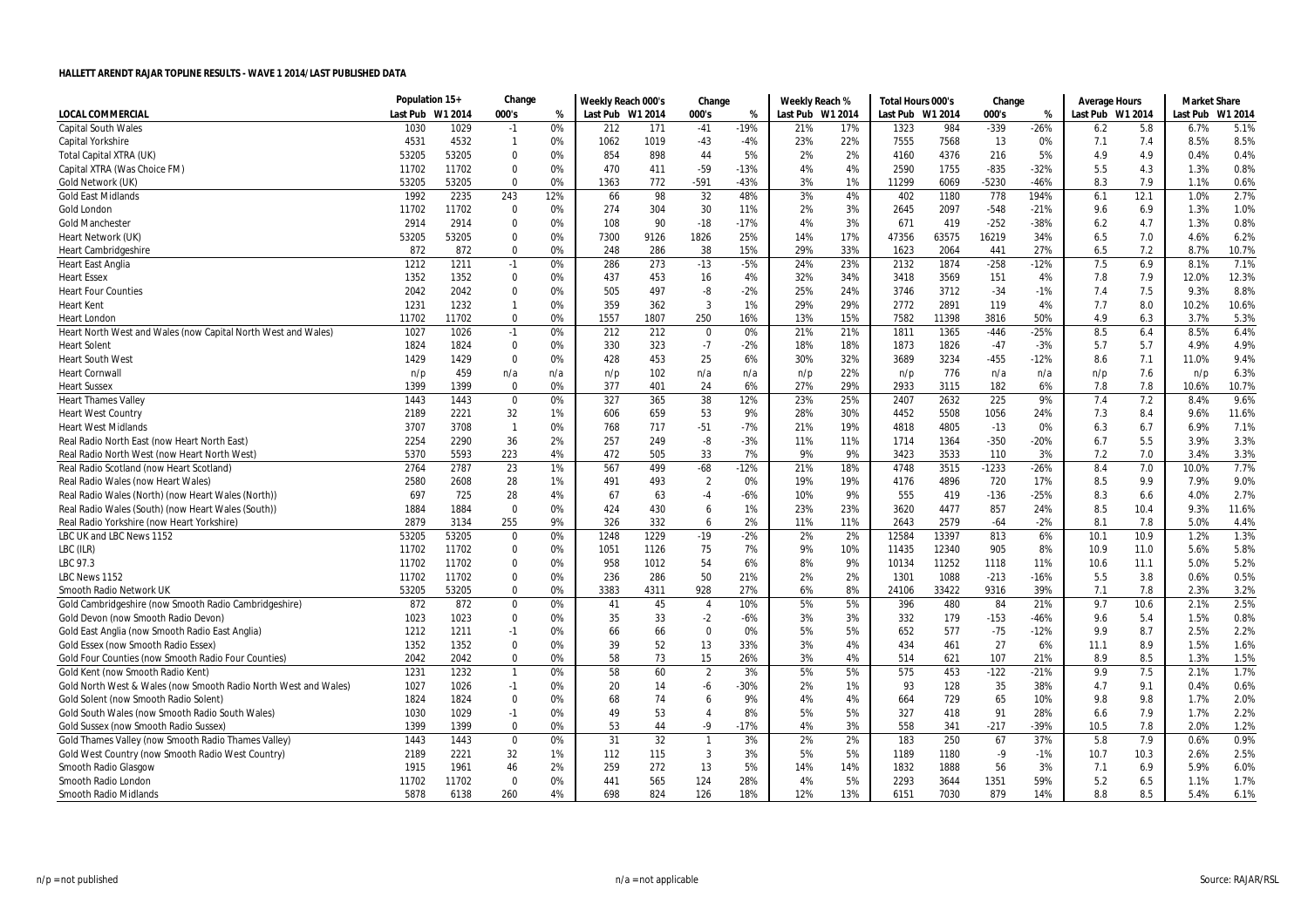|                                                                  | Population 15+   |       | Change         |       | Weekly Reach 000's |      | Change         |        | Weekly Reach %   |     | Total Hours 000's |         | Change                 |        | Average Hours    |      | <b>Market Share</b> |         |
|------------------------------------------------------------------|------------------|-------|----------------|-------|--------------------|------|----------------|--------|------------------|-----|-------------------|---------|------------------------|--------|------------------|------|---------------------|---------|
| <b>LOCAL COMMERCIAL</b>                                          | Last Pub W1 2014 |       | 000's          | %     | Last Pub W1 2014   |      | 000's          | %      | Last Pub W1 2014 |     | Last Pub          | W1 2014 | 000's                  | %      | Last Pub W1 2014 |      | Last Pub            | W1 2014 |
| Smooth Radio East Midlands                                       | 2211             | 2470  | 259            | 12%   | 302                | 364  | 62             | 21%    | 14%              | 15% | 2521              | 2977    | 456                    | 18%    | 8.4              | 8.2  | 5.6%                | 6.1%    |
| <b>Smooth Radio West Midlands</b>                                | 3707             | 3708  | $\overline{1}$ | 0%    | 398                | 461  | 63             | 16%    | 11%              | 12% | 3635              | 4057    | 422                    | 12%    | 9.1              | 8.8  | 5.2%                | 6.0%    |
| Smooth Radio North East                                          | 2254             | 2290  | 36             | 2%    | 406                | 398  | -8             | $-2%$  | 18%              | 17% | 3594              | 3365    | $-229$                 | $-6%$  | 8.9              | 8.4  | 8.2%                | 8.0%    |
| Smooth Radio North West                                          | 5370             | 5593  | 223            | 4%    | 900                | 1035 | 135            | 15%    | 17%              | 19% | 6390              | 7821    | 1431                   | 22%    | 7.1              | 7.6  | 6.3%                | 7.3%    |
| Total XFM (UK)                                                   | 53205            | 53205 | $\Omega$       | 0%    | 929                | 883  | -46            | $-5%$  | 2%               | 2%  | 3577              | 4466    | 889                    | 25%    | 3.9              | 5.1  | 0.3%                | 0.4%    |
| 96.3 Real XS Glasgow (now XFM Scotland)                          | 832              | 831   | $-1$           | 0%    | 70                 | 69   | $-1$           | $-1%$  | 8%               | 8%  | 533               | 420     | $-113$                 | $-21%$ | 7.6              | 6.1  | 3.8%                | 3.4%    |
| <b>XFM London</b>                                                | 11702            | 11702 | 0              | 0%    | 440                | 427  | $-13$          | $-3%$  | 4%               | 4%  | 1866              | 2818    | 952                    | 51%    | 4.2              | 6.6  | 0.9%                | 1.3%    |
| <b>XFM Manchester</b>                                            | 2914             | 2914  | $\Omega$       | 0%    | 199                | 166  | $-33$          | $-17%$ | 7%               | 6%  | 623               | 577     | $-46$                  | $-7%$  | 3.1              | 3.5  | 1.2%                | 1.1%    |
| <b>IOW Radio</b>                                                 | 119              | 119   | 0              | 0%    | 41                 | 40   | $-1$           | $-2%$  | 34%              | 34% | 288               | 275     | $-13$                  | $-5%$  | 7.1              | 6.8  | 11.7%               | 11.5%   |
| JACKfm Oxfordshire                                               | 511              | 509   | $-2$           | 0%    | 107                | 88   | $-19$          | $-18%$ | 21%              | 17% | 516               | 351     | $-165$                 | $-32%$ | 4.8              | 4.0  | 5.2%                | 3.9%    |
| JACKfm 2 Oxford (was Glide FM 107.9)                             | 498              | 497   | $-1$           | 0%    | 30                 | 21   | $-9$           | $-30%$ | 6%               | 4%  | 59                | 62      | $\overline{3}$         | 5%     | 2.0              | 3.0  | 0.6%                | 0.7%    |
| 106 JACKfm (Oxford)                                              | 511              | 509   | $-2$           | 0%    | 86                 | 71   | $-15$          | $-17%$ | 17%              | 14% | 457               | 289     | $-168$                 | $-37%$ | 5.3              | 4.1  | 4.6%                | 3.2%    |
| Kingdom FM                                                       | 290              | 289   | $-1$           | 0%    | 61                 | 62   | -1             | 2%     | 21%              | 21% | 441               | 458     | 17                     | 4%     | 7.2              | 7.4  | 8.2%                | 8.6%    |
| kmfm Group                                                       | 1080             | 1081  | $\mathbf{1}$   | 0%    | 153                | 149  | -4             | $-3%$  | 14%              | 14% | 885               | 620     | $-265$                 | $-30%$ | 5.8              | 4.2  | 3.7%                | 2.6%    |
| kmfm East                                                        | 523              | 524   | -1             | 0%    | 82                 | 76   | -6             | $-7%$  | 16%              | 14% | 484               | 320     | $-164$                 | $-34%$ | 5.9              | 4.2  | 4.3%                | 2.8%    |
| kmfm West                                                        | 557              | 557   | $\mathbf 0$    | 0%    | 71                 | 74   | $\overline{3}$ | 4%     | 13%              | 13% | 401               | 301     | $-100$                 | $-25%$ | 5.7              | 4.1  | 3.2%                | 2.4%    |
| Lincs FM Group                                                   | 2416             | 2417  | $\mathbf{1}$   | 0%    | 604                | 626  | 22             | 4%     | 25%              | 26% | 6189              | 6151    | $-38$                  | $-1%$  | 10.3             | 9.8  | 11.7%               | 11.6%   |
| Lincs FM 102.2                                                   | 924              | 924   | 0              | 0%    | 316                | 312  | $-4$           | $-1%$  | 34%              | 34% | 3782              | 3475    | $-307$                 | $-8%$  | 12.0             | 11.1 | 18.3%               | 16.5%   |
| Lincs FM Group Yorkshire                                         | 1510             | 1509  | $-1$           | 0%    | 304                | 317  | 13             | 4%     | 20%              | 21% | 2560              | 2642    | 82                     | 3%     | 8.4              | 8.3  | 8.0%                | 8.1%    |
| Dearne FM                                                        | 235              | 235   | $\Omega$       | 0%    | 60                 | 55   | $-5$           | $-8%$  | 25%              | 23% | 475               | 410     | $-65$                  | $-14%$ | 7.9              | 7.5  | 9.7%                | 9.0%    |
| <b>KCFM 99.8</b>                                                 | 442              | 442   | 0              | 0%    | 78                 | 85   | $\overline{7}$ | 9%     | 18%              | 19% | 650               | 764     | 114                    | 18%    | 8.3              | 8.9  | 6.5%                | 7.3%    |
| <b>Ridings FM</b>                                                | 300              | 300   | 0              | 0%    | 37                 | 42   | 5              | 14%    | 12%              | 14% | 414               | 412     | $-2$                   | 0%     | 11.2             | 9.9  | 7.0%                | 6.6%    |
| <b>Rother FM</b>                                                 | 208              | 208   | $\mathbf 0$    | 0%    | 42                 | 47   | 5              | 12%    | 20%              | 22% | 275               | 321     | 46                     | 17%    | 6.6              | 6.9  | 6.1%                | 7.2%    |
| <b>Trax FM</b>                                                   | 374              | 374   | $\Omega$       | 0%    | 88                 | 89   | -1             | 1%     | 23%              | 24% | 745               | 735     | $-10$                  | $-1%$  | 8.5              | 8.3  | 9.6%                | 9.1%    |
| The Local Radio Company Group Total                              | 1983             | 1983  | $\mathbf 0$    | 0%    | 538                | 535  | -3             | $-1%$  | 27%              | 27% | 4750              | 4595    | $-155$                 | $-3%$  | 8.8              | 8.6  | 12.0%               | 11.6%   |
| 2BR                                                              | 181              | 180   | $-1$           | $-1%$ | 62                 | 62   | $\mathbf 0$    | 0%     | 34%              | 34% | 516               | 586     | 70                     | 14%    | 8.4              | 9.5  | 14.5%               | 16.4%   |
| <b>Minster FM</b>                                                | 305              | 306   | $\mathbf{1}$   | 0%    | 73                 | 69   | -4             | $-5%$  | 24%              | 23% | 590               | 566     | $-24$                  | -4%    | 8.0              | 8.2  | 9.6%                | 9.7%    |
| <b>Mix 96</b>                                                    | 125              | 124   | $-1$           | $-1%$ | 42                 | 43   | $\mathbf{1}$   | 2%     | 34%              | 34% | 343               | 309     | $-34$                  | $-10%$ | 8.1              | 7.2  | 12.1%               | 11.5%   |
| Spire FM                                                         | 119              | 117   | $-2$           | $-2%$ | 43                 | 40   | -3             | $-7%$  | 36%              | 34% | 325               | 277     | $-48$                  | $-15%$ | 7.6              | 6.9  | 14.4%               | 12.0%   |
| Spirit FM                                                        | 216              | 217   | $\mathbf{1}$   | 0%    | 46                 | 51   | 5              | 11%    | 21%              | 24% | 492               | 485     | $-7$                   | $-1%$  | 10.7             | 9.4  | 12.3%               | 11.7%   |
| <b>Star North East</b>                                           | 387              | 387   | 0              | 0%    | 49                 | 50   | $\overline{1}$ | 2%     | 13%              | 13% | 342               | 378     | 36                     | 11%    | 7.0              | 7.5  | 4.5%                | 5.0%    |
| Star NE - North (was Durham FM)                                  | 212              | 212   | 0              | 0%    | 20                 | 16   | -4             | $-20%$ | 10%              | 8%  | 122               | 98      | $-24$                  | $-20%$ | 6.0              | 6.0  | 2.8%                | 2.3%    |
| Star NE - South (was Alpha 103.2)                                | 175              | 175   | $\Omega$       | 0%    | 28                 | 34   | 6              | 21%    | 16%              | 19% | 221               | 280     | 59                     | 27%    | 7.8              | 8.3  | 6.7%                | 8.6%    |
| 97.2 Stray FM                                                    | 142              | 144   | $\overline{2}$ | 1%    | 52                 | 51   | $-1$           | $-2%$  | 36%              | 36% | 401               | 350     | $-51$                  | $-13%$ | 7.7              | 6.8  | 12.8%               | 11.2%   |
| Sun FM                                                           | 272              | 271   | $-1$           | 0%    | 71                 | 69   | $-2$           | $-3%$  | 26%              | 25% | 707               | 618     | -89                    | $-13%$ | 9.9              | 9.0  | 14.3%               | 12.5%   |
| <b>Wessex FM</b>                                                 | 123              | 123   | $\mathbf 0$    | 0%    | 48                 | 48   | $\Omega$       | 0%     | 39%              | 39% | 563               | 528     | $-35$                  | $-6%$  | 11.6             | 11.0 | 20.0%               | 18.0%   |
| Yorkshire Coast Radio                                            | 114              | 114   | 0              | 0%    | 51                 | 51   | $\Omega$       | 0%     | 45%              | 44% | 471               | 499     | 28                     | 6%     | 9.3              | 9.9  | 19.0%               | 20.0%   |
| Radio Mansfield 103.2                                            | 159              | 159   | 0              | 0%    | 44                 | 44   | $\Omega$       | 0%     | 28%              | 28% | 366               | 383     | 17                     | 5%     | 8.3              | 8.6  | 10.8%               | 11.4%   |
| <b>Manx Radio</b>                                                | 71               | 72    | $\mathbf{1}$   | 1%    | 40                 | 39   | $-1$           | $-3%$  | 55%              | 54% | 422               | 426     | $\boldsymbol{\Lambda}$ | 1%     | 10.7             | 11.0 | 27.6%               | 27.9%   |
| Original 106 (Aberdeen)                                          | 330              | 330   | $\Omega$       | 0%    | 66                 | 66   | 0              | 0%     | 20%              | 20% | 537               | 649     | 112                    | 21%    | 8.1              | 9.8  | 9.0%                | 10.6%   |
| <b>Total Orion Midlands</b>                                      | 6393             | 6394  | $\overline{1}$ | 0%    | 1217               | 1183 | $-34$          | $-3%$  | 19%              | 18% | 9961              | 8397    | $-1564$                | $-16%$ | 8.2              | 7.1  | 8.0%                | 7.0%    |
| Orion Midlands FM                                                | 6393             | 6394  | $\mathbf{1}$   | 0%    | 1127               | 1102 | $-25$          | $-2%$  | 18%              | 17% | 9438              | 7838    | $-1600$                | $-17%$ | 8.4              | 7.1  | 7.6%                | 6.5%    |
| Gem 106                                                          | 2384             | 2384  | 0              | 0%    | 510                | 478  | $-32$          | $-6%$  | 21%              | 20% | 4519              | 3506    | $-1013$                | $-22%$ | 8.9              | 7.3  | 9.3%                | 7.4%    |
| Free Radio (West Midlands)                                       | 4100             | 4101  | $\mathbf{1}$   | 0%    | 707                | 705  | $-2$           | 0%     | 17%              | 17% | 5442              | 4892    | $-550$                 | $-10%$ | 7.7              | 6.9  | 7.0%                | 6.5%    |
| Free Radio FM (West Midlands)                                    | 4100             | 4101  | $\overline{1}$ | 0%    | 617                | 625  | 8              | 1%     | 15%              | 15% | 4920              | 4332    | $-588$                 | $-12%$ | 8.0              | 6.9  | 6.3%                | 5.8%    |
| Free Radio 80s (West Midlands)                                   | 3629             | 3630  | $\overline{1}$ | 0%    | 119                | 117  | $-2$           | $-2%$  | 3%               | 3%  | 523               | 560     | 37                     | 7%     | 4.4              | 4.8  | 0.8%                | 0.9%    |
| Free Radio (Birmingham & Black Country)                          | 2574             | 2574  | $\Omega$       | 0%    | 390                | 425  | 35             | 9%     | 15%              | 17% | 2681              | 2900    | 219                    | 8%     | 6.9              | 6.8  | 5.6%                | 6.2%    |
| Free Radio FM (Birmingham & Black Country) (was BRMB and Beacon) | 2574             | 2574  | 0              | 0%    | 331                | 373  | 42             | 13%    | 13%              | 14% | 2338              | 2477    | 139                    | 6%     | 7.1              | 6.6  | 4.9%                | 5.3%    |
| Free Radio 80s (Birmingham & Black Country)                      | 2574             | 2574  | 0              | 0%    | 74                 | 82   | 8              | 11%    | 3%               | 3%  | 343               | 423     | 80                     | 23%    | 4.6              | 5.2  | 0.7%                | 0.9%    |
| Free Radio (Coventry & Warwickshire)                             | 681              | 680   | $-1$           | በ%    | 114                | 99   | $-15$          | $-13%$ | 17%              | 14% | 946               | 615     | $-331$                 | $-35%$ | 8.3              | 6.2  | 7.5%                | 5.2%    |
|                                                                  |                  |       |                |       |                    |      |                |        |                  |     |                   |         |                        |        |                  |      |                     |         |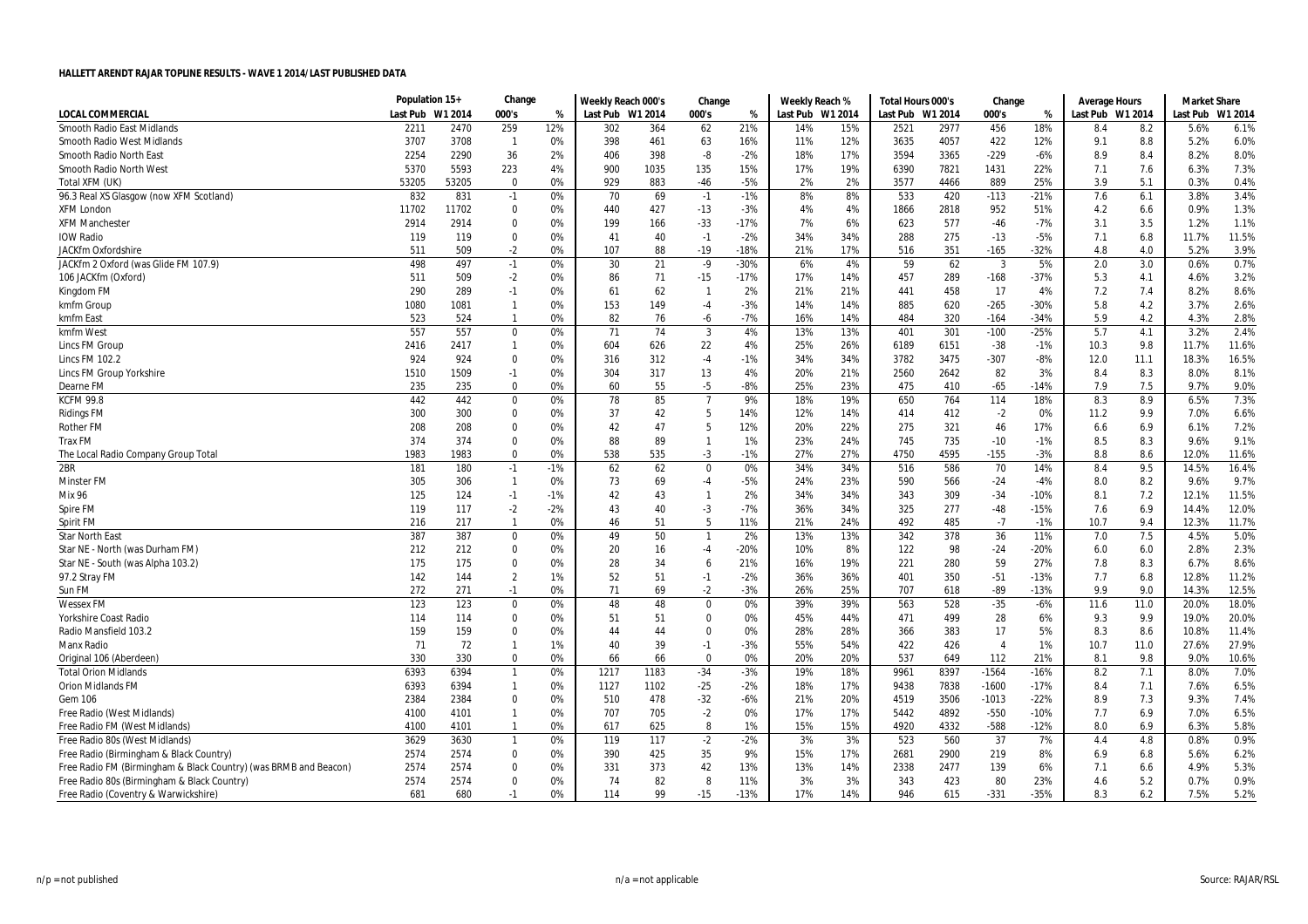|                                                             | Population 15+   |       | Change         |       | Weekly Reach 000's |      | Change         |        | Weekly Reach %   |     | Total Hours 000's |       | Change         |        | Average Hours    |      | <b>Market Share</b> |         |
|-------------------------------------------------------------|------------------|-------|----------------|-------|--------------------|------|----------------|--------|------------------|-----|-------------------|-------|----------------|--------|------------------|------|---------------------|---------|
| <b>LOCAL COMMERCIAL</b>                                     | Last Pub W1 2014 |       | 000's          | %     | Last Pub W1 2014   |      | 000's          | %      | Last Pub W1 2014 |     | Last Pub W1 2014  |       | 000's          | %      | Last Pub W1 2014 |      | Last Pub            | W1 2014 |
| Free Radio FM (Coventry & Warwickshire) (was Mercia)        | 681              | 680   | $-1$           | 0%    | 96                 | 78   | $-18$          | $-19%$ | 14%              | 11% | 839               | 548   | $-291$         | $-35%$ | 8.7              | 7.1  | 6.6%                | 4.7%    |
| Free Radio 80s (Coventry & Warwickshire)                    | 681              | 680   | $-1$           | 0%    | 25                 | 23   | $-2$           | $-8%$  | 4%               | 3%  | 108               | 68    | $-40$          | $-37%$ | 4.4              | 3.0  | 0.9%                | 0.6%    |
| Free Radio FM (Herefordshire & Worcestershire) (was Wyvern) | 471              | 471   | $\mathbf 0$    | 0%    | 97                 | 98   | $\overline{1}$ | 1%     | 21%              | 21% | 869               | 845   | $-24$          | $-3%$  | 8.9              | 8.7  | 9.1%                | 9.3%    |
| Free Radio (Shropshire)                                     | 375              | 375   | 0              | 0%    | 102                | 99   | $-3$           | $-3%$  | 27%              | 26% | 915               | 881   | $-34$          | $-4%$  | 9.0              | 8.9  | 11.8%               | 11.3%   |
| Free Radio FM (Shropshire) (was Beacon)                     | 375              | 375   | $\mathbf 0$    | 0%    | 86                 | 85   | $-1$           | $-1%$  | 23%              | 23% | 789               | 771   | $-18$          | $-2%$  | 9.2              | 9.1  | 10.2%               | 9.9%    |
| Free Radio 80s (Shropshire)                                 | 375              | 375   | $\mathbf 0$    | 0%    | 24                 | 23   | $-1$           | $-4%$  | 6%               | 6%  | 126               | 111   | $-15$          | $-12%$ | 5.3              | 4.9  | 1.6%                | 1.4%    |
| Palm FM                                                     | 222              | 222   | $\mathbf 0$    | 0%    | 43                 | 48   | 5              | 12%    | 20%              | 22% | 355               | 448   | 93             | 26%    | 8.2              | 9.3  | 6.9%                | 8.5%    |
| Radio Plymouth                                              | 259              | 259   | $\mathbf 0$    | 0%    | 38                 | 41   | $\mathbf{3}$   | 8%     | 15%              | 16% | 224               | 239   | 15             | 7%     | 5.8              | 5.8  | 4.0%                | 4.3%    |
| <b>Premier Christian Radio</b>                              | 11702            | 11702 | $\mathbf 0$    | 0%    | 160                | 97   | $-63$          | -39%   | 1%               | 1%  | 1141              | 865   | $-276$         | $-24%$ | 7.1              | 8.9  | 0.6%                | 0.4%    |
| Q Radio Network                                             | 616              | 615   | $-1$           | 0%    | 110                | 91   | $-19$          | $-17%$ | 18%              | 15% | 894               | 766   | $-128$         | $-14%$ | 8.1              | 8.4  | 8.1%                | 6.3%    |
| <b>Total Quidem</b>                                         | 1329             | 1329  | $\mathbf 0$    | 0%    | 186                | 180  | -6             | $-3%$  | 14%              | 14% | 1435              | 1226  | $-209$         | $-15%$ | 7.7              | 6.8  | 5.6%                | 4.8%    |
| Oak FM                                                      | 321              | 319   | $-2$           | $-1%$ | 26                 | 29   | $\overline{3}$ | 12%    | 8%               | 9%  | 173               | 154   | $-19$          | $-11%$ | 6.8              | 5.3  | 2.8%                | 2.4%    |
| <b>Total Touch Radio Network</b>                            | 1009             | 1010  | $\overline{1}$ | 0%    | 160                | 151  | -9             | $-6%$  | 16%              | 15% | 1263              | 1072  | $-191$         | $-15%$ | 7.9              | 7.1  | 6.5%                | 5.7%    |
| 107.6 Banbury Sound                                         | 83               | 83    | $\mathbf 0$    | 0%    | 16                 | 17   | $\mathbf{1}$   | 6%     | 20%              | 21% | 105               | 140   | 35             | 33%    | 6.3              | 8.1  | 6.0%                | 8.3%    |
| <b>Rugby FM</b>                                             | 78               | 78    | $\mathbf 0$    | 0%    | 22                 | 21   | $-1$           | $-5%$  | 29%              | 26% | 203               | 187   | $-16$          | $-8%$  | 9.1              | 9.1  | 13.0%               | 11.8%   |
| <b>Touch FM Staffs</b>                                      | 256              | 255   | $-1$           | 0%    | 35                 | 32   | $-3$           | $-9%$  | 14%              | 13% | 274               | 203   | $-71$          | $-26%$ | 7.8              | 6.3  | 4.9%                | 3.7%    |
| 96.2FM Touchradio - Coventry                                | 297              | 298   | $\overline{1}$ | 0%    | 31                 | 32   | $\mathbf{1}$   | 3%     | 10%              | 11% | 178               | 182   | $\overline{4}$ | 2%     | 5.8              | 5.6  | 3.7%                | 3.9%    |
| 102FM Touchradio - Warks, Worcs, Cotswolds                  | 295              | 295   | $\mathbf 0$    | 0%    | 55                 | 48   | $-7$           | -13%   | 19%              | 16% | 502               | 360   | $-142$         | $-28%$ | 9.1              | 7.4  | 8.9%                | 6.7%    |
| Reading 107 FM                                              | 235              | 235   | $\mathbf 0$    | 0%    | 19                 | 19   | $\mathbf 0$    | 0%     | 8%               | 8%  | 74                | 62    | $-12$          | $-16%$ | 3.9              | 3.2  | 2.0%                | 1.6%    |
| 96.2 The Revolution                                         | 521              | 521   | $\mathbf 0$    | 0%    | 34                 | 33   | $-1$           | $-3%$  | 7%               | 6%  | 248               | 349   | 101            | 41%    | 7.3              | 10.6 | 2.7%                | 3.8%    |
| Southend & Chelmsford Radio                                 | 492              | 493   | $\overline{1}$ | 0%    | 48                 | 55   | $\overline{7}$ | 15%    | 10%              | 11% | 387               | 407   | 20             | 5%     | 8.0              | 7.3  | 3.4%                | 3.6%    |
| 107.5 Sovereign Radio                                       | 154              | 154   | $\mathbf 0$    | 0%    | 24                 | 24   | 0              | 0%     | 15%              | 16% | 125               | 161   | 36             | 29%    | 5.3              | 6.6  | 3.8%                | 4.9%    |
| Sunrise Radio                                               | 11702            | 11702 | $\mathbf 0$    | 0%    | 109                | 112  | 3              | 3%     | 1%               | 1%  | 800               | 665   | $-135$         | $-17%$ | 7.3              | 6.0  | 0.4%                | 0.3%    |
| Time FM 106.6                                               | 303              | 303   | $\mathbf 0$    | 0%    | 22                 | 22   | $\mathbf 0$    | 0%     | 7%               | 7%  | 96                | 88    | $-8$           | $-8%$  | 4.4              | 4.0  | 1.9%                | 1.9%    |
| <b>Tindle Radio Group</b>                                   | 139              | 140   | $\overline{1}$ | 1%    | 88                 | 88   | $\mathbf 0$    | 0%     | 64%              | 63% | 1084              | 1058  | $-26$          | $-2%$  | 12.3             | 12.0 | 38.7%               | 39.0%   |
| Channel 103 FM                                              | 84               | 85    | $\overline{1}$ | 1%    | 54                 | 53   | $-1$           | $-2%$  | 64%              | 63% | 609               | 584   | $-25$          | $-4%$  | 11.3             | 10.9 | 35.8%               | 35.4%   |
| Island FM 104.7                                             | 54               | 55    | $\overline{1}$ | 2%    | 35                 | 35   | 0              | 0%     | 64%              | 64% | 475               | 474   | $-1$           | 0%     | 13.7             | 13.6 | 43.3%               | 44.6%   |
| Town and Country Broadcasting (South and West Wales)        | 1726             | 1726  | $\mathbf 0$    | 0%    | 303                | 302  | $-1$           | 0%     | 18%              | 17% | 2156              | 2046  | $-110$         | $-5%$  | 7.1              | 6.8  | 6.0%                | 5.7%    |
| 106.3 Bridge FM                                             | 128              | 128   | $\mathbf 0$    | 0%    | 38                 | 39   | $\mathbf{1}$   | 3%     | 30%              | 30% | 275               | 251   | $-24$          | $-9%$  | 7.1              | 6.5  | 11.8%               | 10.3%   |
| Radio Carmarthenshire and Scarlet FM                        | 132              | 130   | $-2$           | $-2%$ | 44                 | 40   | $-4$           | $-9%$  | 33%              | 30% | 358               | 277   | $-81$          | $-23%$ | 8.2              | 7.0  | 11.8%               | 9.2%    |
| Radio Ceredigion                                            | 79               | 79    | $\mathbf 0$    | 0%    | 19                 | 17   | $-2$           | $-11%$ | 24%              | 22% | 125               | 140   | 15             | 12%    | 6.7              | 8.2  | 6.7%                | 7.1%    |
| Nation Hits! (was Nation 80s)                               | 472              | 472   | $\mathbf 0$    | 0%    | 38                 | 31   | $-7$           | -18%   | 8%               | 7%  | 207               | 194   | $-13$          | $-6%$  | 5.5              | 6.2  | 2.0%                | 1.8%    |
| <b>Nation Radio</b>                                         | 1507             | 1506  | $-1$           | 0%    | 150                | 169  | 19             | 13%    | 10%              | 11% | 715               | 664   | $-51$          | $-7%$  | 4.8              | 3.9  | 2.3%                | 2.2%    |
| 102.5 Radio Pembrokeshire                                   | 101              | 100   | $-1$           | $-1%$ | 45                 | 44   | $-1$           | $-2%$  | 45%              | 44% | 484               | 454   | $-30$          | $-6%$  | 10.7             | 10.3 | 19.5%               | 18.4%   |
| <b>Total UKRD</b>                                           | 1628             | 1628  | $\mathbf 0$    | 0%    | 434                | 440  | 6              | 1%     | 27%              | 27% | 3772              | 4177  | 405            | 11%    | 8.7              | 9.5  | 10.7%               | 11.5%   |
| The Bee                                                     | 452              | 451   | $-1$           | 0%    | 51                 | 52   | $\overline{1}$ | 2%     | 11%              | 11% | 472               | 494   | 22             | 5%     | 9.3              | 9.5  | 5.9%                | 5.9%    |
| <b>Total Eagle</b>                                          | 541              | 540   | $-1$           | 0%    | 146                | 161  | 15             | 10%    | 27%              | 30% | 961               | 1229  | 268            | 28%    | 6.6              | 7.6  | 9.8%                | 11.3%   |
| Eagle Extra                                                 | 541              | 540   | $-1$           | 0%    | 3                  | 5    | $\overline{2}$ | 67%    | 1%               | 1%  | 6                 | 9     | $\overline{3}$ | 50%    | 1.7              | 1.8  | 0.1%                | 0.1%    |
| 96.4 Eagle Radio                                            | 541              | 540   | $-1$           | 0%    | 143                | 158  | 15             | 10%    | 26%              | 29% | 955               | 1221  | 266            | 28%    | 6.7              | 7.7  | 9.7%                | 11.2%   |
| KL.FM 96.7                                                  | 153              | 153   | $\mathbf 0$    | 0%    | 46                 | 47   | $\overline{1}$ | 2%     | 30%              | 31% | 398               | 538   | 140            | 35%    | 8.7              | 11.4 | 11.6%               | 14.8%   |
| Pirate FM                                                   | 484              | 483   | $-1$           | 0%    | 174                | 177  | $\mathbf{3}$   | 2%     | 36%              | 37% | 1686              | 1813  | 127            | 8%     | 9.7              | 10.3 | 13.1%               | 13.9%   |
| UTV Radio (inc. talkSPORT)                                  | 53205            | 53205 | $\mathbf 0$    | 0%    | 4383               | 4426 | 43             | 1%     | 8%               | 8%  | 32472             | 33152 | 680            | 2%     | 7.4              | 7.5  | 3.2%                | 3.2%    |
| UTV Radio (excl. talkSPORT)                                 | 6875             | 6875  | $\mathbf 0$    | 0%    | 1425               | 1392 | $-33$          | $-2%$  | 21%              | 20% | 12053             | 12676 | 623            | 5%     | 8.5              | 9.1  | 9.3%                | 9.6%    |
| 107.6 Juice FM                                              | 1062             | 1061  | $-1$           | 0%    | 211                | 230  | 19             | 9%     | 20%              | 22% | 1294              | 1744  | 450            | 35%    | 6.1              | 7.6  | 6.0%                | 8.0%    |
| Peak 107 FM                                                 | 419              | 420   | $\overline{1}$ | 0%    | 104                | 100  | $-4$           | $-4%$  | 25%              | 24% | 869               | 813   | $-56$          | $-6%$  | 8.4              | 8.1  | 9.9%                | 9.3%    |
| The Pulse/Pulse 2                                           | 879              | 880   | $\overline{1}$ | 0%    | 134                | 148  | 14             | 10%    | 15%              | 17% | 823               | 1173  | 350            | 43%    | 6.2              | 7.9  | 6.2%                | 8.0%    |
| <b>The Pulse</b>                                            | 879              | 880   | $\mathbf{1}$   | 0%    | 120                | 133  | 13             | 11%    | 14%              | 15% | 663               | 938   | 275            | 41%    | 5.5              | 7.0  | 5.0%                | 6.4%    |
| Pulse <sub>2</sub>                                          | 879              | 880   | $\mathbf{1}$   | 0%    | 31                 | 28   | $-3$           | -10%   | 4%               | 3%  | 160               | 235   | 75             | 47%    | 5.1              | 8.3  | 1.2%                | 1.6%    |
| Signal 107                                                  | 1020             | 1021  | $\mathbf{1}$   | 0%    | 40                 | 30   | $-10$          | $-25%$ | 4%               | 3%  | 299               | 286   | $-13$          | $-4%$  | 7.4              | 9.6  | 1.6%                | 1.5%    |
| Signal One & Signal Two                                     | 794              | 794   | $\mathbf{0}$   | 0%    | 322                | 332  | 10             | 3%     | 41%              | 42% | 3432              | 4043  | 611            | 18%    | 10.6             | 12.2 | 19.7%               | 24.4%   |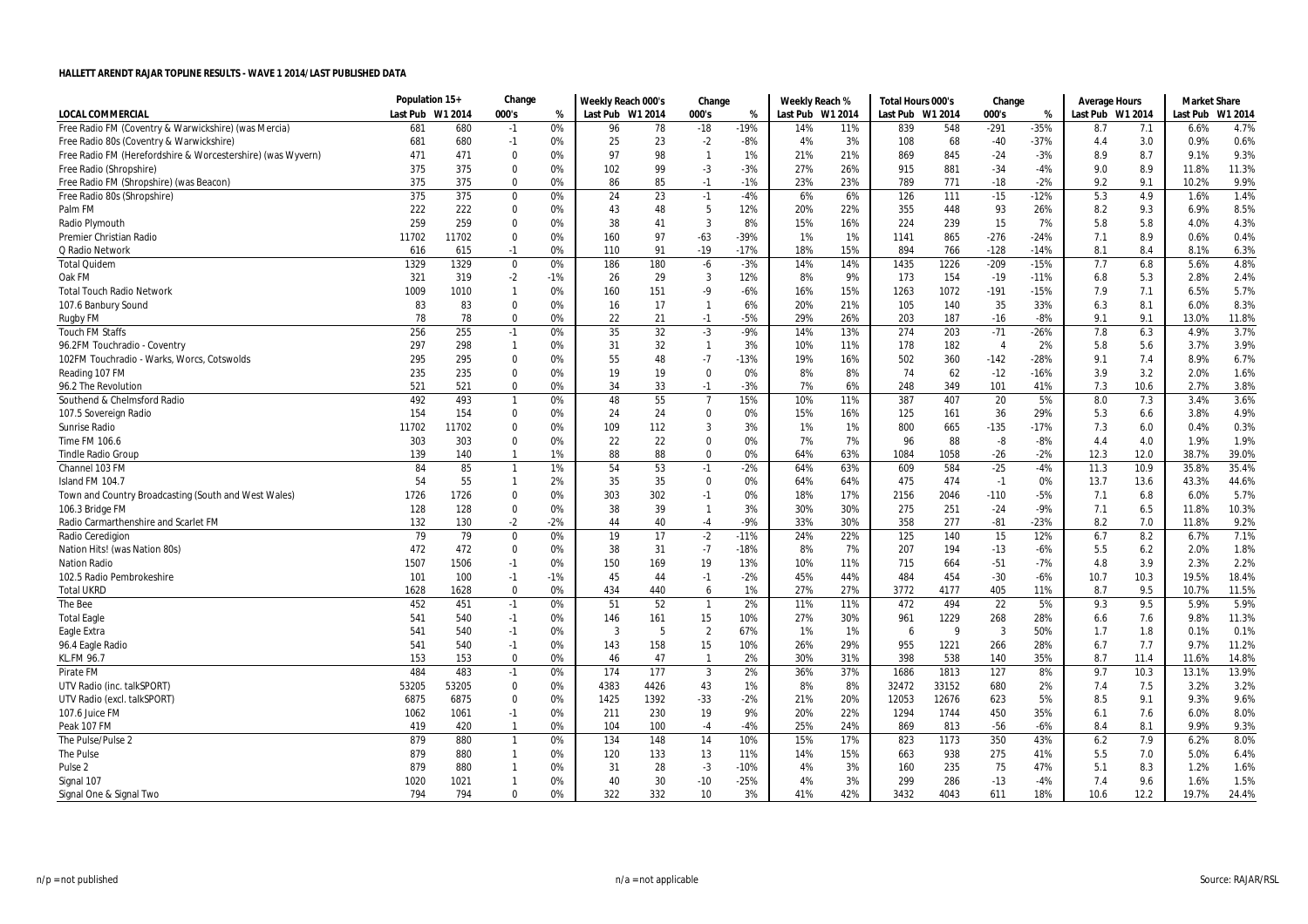|                                      | Population 15+ |         | Change         |    | Weekly Reach 000's |      | Change         |        | Weekly Reach % |                  | Total Hours 000's |       | Change         |        | <b>Average Hours</b> |      | <b>Market Share</b> |         |
|--------------------------------------|----------------|---------|----------------|----|--------------------|------|----------------|--------|----------------|------------------|-------------------|-------|----------------|--------|----------------------|------|---------------------|---------|
| LOCAL COMMERCIAL                     | Last Pub       | W1 2014 | 000's          | %  | Last Pub W1 2014   |      | 000's          | %      |                | Last Pub W1 2014 | Last Pub W1 2014  |       | 000's          | %      | Last Pub W1 2014     |      | Last Pub            | W1 2014 |
| Signal One                           | 794            | 794     | $\Omega$       | 0% | 304                | 302  | $-2$           | $-1%$  | 38%            | 38%              | 2878              | 3066  | 188            | 7%     | 9.5                  | 10.1 | 16.5%               | 18.5%   |
| Signal Two                           | 794            | 794     | $\mathbf 0$    | 0% | 65                 | 71   | 6              | 9%     | 8%             | 9%               | 554               | 977   | 423            | 76%    | 8.6                  | 13.7 | 3.2%                | 5.9%    |
| Total Swansea Sound/96.4 FM The Wave | 472            | 472     | $\mathbf 0$    | 0% | 185                | 175  | $-10$          | $-5%$  | 39%            | 37%              | 1901              | 1684  | $-217$         | $-11%$ | 10.3                 | 9.7  | 18.1%               | 15.7%   |
| 96.4 FM The Wave                     | 472            | 472     | $\Omega$       | 0% | 150                | 140  | $-10$          | $-7%$  | 32%            | 30%              | 1356              | 1233  | $-123$         | $-9%$  | 9.0                  | 8.8  | 12.9%               | 11.5%   |
| Swansea Sound - 1170 MW              | 472            | 472     | $\mathbf 0$    | 0% | 57                 | 59   | $\overline{2}$ | 4%     | 12%            | 12%              | 544               | 451   | $-93$          | $-17%$ | 9.5                  | 7.7  | 5.2%                | 4.2%    |
| U105                                 | 887            | 887     | $\mathbf 0$    | 0% | 195                | 192  | $-3$           | $-2%$  | 22%            | 22%              | 1890              | 2022  | 132            | 7%     | 9.7                  | 10.5 | 12.5%               | 12.6%   |
| Radio Wave 96.5 FM                   | 235            | 235     | $\mathbf 0$    | 0% | 80                 | 81   | $\overline{1}$ | 1%     | 34%            | 35%              | 750               | 780   | 30             | 4%     | 9.3                  | 9.6  | 16.2%               | 16.8%   |
| 102.4 Wish/107.2 Wire/107.4 Tower FM | 1156           | 1156    | $\mathbf 0$    | 0% | 170                | 158  | $-12$          | $-7%$  | 15%            | 14%              | 900               | 898   | $-2$           | 0%     | 5.3                  | 5.7  | 4.4%                | 4.3%    |
| 107.4 Tower FM                       | 452            | 451     | $-1$           | 0% | 52                 | 49   | $-3$           | $-6%$  | 12%            | 11%              | 308               | 290   | $-18$          | $-6%$  | 5.9                  | 5.9  | 4.1%                | 3.9%    |
| 107.2 Wire FM                        | 288            | 288     | $\Omega$       | 0% | 51                 | 49   | $-2$           | $-4%$  | 18%            | 17%              | 229               | 239   | 10             | 4%     | 4.5                  | 4.8  | 4.4%                | 4.4%    |
| 102.4 Wish FM                        | 476            | 476     | $\mathbf 0$    | 0% | 68                 | 60   | -8             | $-12%$ | 14%            | 13%              | 362               | 368   | 6              | 2%     | 5.4                  | 6.2  | 4.2%                | 4.2%    |
| <b>BBC Local Radio in England</b>    | 43022          | 43021   | $-1$           | 0% | 7091               | 6917 | $-174$         | $-2%$  | 16%            | 16%              | 67173             | 65471 | $-1702$        | $-3%$  | 9.5                  | 9.5  | 8.0%                | 7.8%    |
| <b>BBC Radio Berkshire</b>           | 818            | 817     | $-1$           | 0% | 109                | 142  | 33             | 30%    | 13%            | 17%              | 785               | 1090  | 305            | 39%    | 7.2                  | 7.6  | 5.3%                | 7.3%    |
| <b>BBC Radio Bristol</b>             | 888            | 888     | $\Omega$       | 0% | 115                | 101  | $-14$          | $-12%$ | 13%            | 11%              | 1070              | 899   | $-171$         | $-16%$ | 9.3                  | 8.9  | 6.1%                | 5.2%    |
| <b>BBC Radio Cambridgeshire</b>      | 737            | 737     | $\mathbf 0$    | 0% | 147                | 143  | $-4$           | $-3%$  | 20%            | 19%              | 1129              | 1329  | 200            | 18%    | 7.7                  | 9.3  | 7.3%                | 8.0%    |
| <b>BBC Radio Cornwall</b>            | 458            | 458     | $\mathbf 0$    | 0% | 159                | 154  | $-5$           | $-3%$  | 35%            | 34%              | 1986              | 1908  | $-78$          | $-4%$  | 12.5                 | 12.4 | 16.7%               | 15.5%   |
| <b>BBC Coventry and Warwickshire</b> | 690            | 690     | $\mathbf 0$    | 0% | 116                | 96   | $-20$          | $-17%$ | 17%            | 14%              | 1063              | 873   | $-190$         | $-18%$ | 9.2                  | 9.1  | 8.4%                | 7.3%    |
| <b>BBC Radio Cumbria</b>             | 408            | 407     | $-1$           | 0% | 127                | 121  | -6             | $-5%$  | 31%            | 30%              | 995               | 973   | $-22$          | $-2%$  | 7.8                  | 8.0  | 11.9%               | 11.7%   |
| <b>BBC Radio Derby</b>               | 653            | 653     | $\Omega$       | 0% | 160                | 157  | $-3$           | $-2%$  | 24%            | 24%              | 1366              | 1248  | $-118$         | $-9%$  | 8.6                  | 8.0  | 10.0%               | 9.2%    |
| <b>BBC Radio Devon</b>               | 971            | 971     | $\mathbf 0$    | 0% | 221                | 208  | $-13$          | $-6%$  | 23%            | 21%              | 2587              | 2245  | $-342$         | $-13%$ | 11.7                 | 10.8 | 12.0%               | 10.2%   |
| <b>BBC Essex</b>                     | 1289           | 1289    | $\mathbf 0$    | 0% | 222                | 218  | $-4$           | $-2%$  | 17%            | 17%              | 2439              | 2714  | 275            | 11%    | 11.0                 | 12.4 | 8.7%                | 9.5%    |
| <b>BBC Radio Gloucestershire</b>     | 498            | 499     | $\overline{1}$ | 0% | 85                 | 85   | $\mathbf 0$    | 0%     | 17%            | 17%              | 954               | 776   | $-178$         | $-19%$ | 11.3                 | 9.2  | 8.2%                | 7.0%    |
| <b>BBC Hereford &amp; Worcester</b>  | 502            | 502     | $\mathbf 0$    | 0% | 96                 | 102  | 6              | 6%     | 19%            | 20%              | 943               | 1026  | 83             | 9%     | 9.9                  | 10.1 | 9.5%                | 10.5%   |
| <b>BBC Radio Humberside</b>          | 765            | 765     | $\Omega$       | 0% | 186                | 205  | 19             | 10%    | 24%            | 27%              | 2254              | 2481  | 227            | 10%    | 12.1                 | 12.1 | 12.6%               | 13.4%   |
| <b>BBC Radio Kent</b>                | 1453           | 1452    | $-1$           | 0% | 259                | 254  | $-5$           | $-2%$  | 18%            | 17%              | 2807              | 2475  | $-332$         | $-12%$ | 10.8                 | 9.7  | 8.8%                | 7.5%    |
| <b>BBC Radio Lancashire</b>          | 1187           | 1187    | $\mathbf 0$    | 0% | 228                | 212  | -16            | $-7%$  | 19%            | 18%              | 1835              | 1909  | 74             | 4%     | 8.0                  | 9.0  | 7.5%                | 7.6%    |
| <b>BBC Radio Leeds</b>               | 1641           | 1641    | $\mathbf 0$    | 0% | 239                | 222  | $-17$          | $-7%$  | 15%            | 14%              | 1513              | 1440  | $-73$          | $-5%$  | 6.3                  | 6.5  | 5.3%                | 4.9%    |
| <b>BBC Radio Leicester</b>           | 835            | 834     | $-1$           | 0% | 144                | 168  | 24             | 17%    | 17%            | 20%              | 1253              | 1726  | 473            | 38%    | 8.7                  | 10.3 | 7.1%                | 9.9%    |
| <b>BBC Radio Lincolnshire</b>        | 550            | 550     | $\mathbf 0$    | 0% | 120                | 120  | $\bm{0}$       | 0%     | 22%            | 22%              | 1522              | 1532  | 10             | 1%     | 12.7                 | 12.8 | 12.0%               | 12.5%   |
| BBC London 94.9                      | 11702          | 11702   | $\mathbf 0$    | 0% | 465                | 443  | $-22$          | $-5%$  | 4%             | 4%               | 3385              | 2803  | $-582$         | $-17%$ | 7.3                  | 6.3  | 1.7%                | 1.3%    |
| <b>BBC Radio Manchester</b>          | 2204           | 2204    | $\mathbf 0$    | 0% | 210                | 201  | $-9$           | $-4%$  | 10%            | 9%               | 1458              | 1439  | $-19$          | $-1%$  | 7.0                  | 7.2  | 3.9%                | 3.6%    |
| <b>BBC Radio Merseyside</b>          | 1664           | 1664    | $\pmb{0}$      | 0% | 344                | 368  | 24             | 7%     | 21%            | 22%              | 4394              | 4063  | $-331$         | $-8%$  | 12.8                 | 11.0 | 13.6%               | 12.2%   |
| <b>BBC Radio Newcastle</b>           | 1443           | 1443    | $\mathbf 0$    | 0% | 369                | 334  | $-35$          | $-9%$  | 26%            | 23%              | 3309              | 2742  | $-567$         | $-17%$ | 9.0                  | 8.2  | 11.9%               | 10.4%   |
| <b>BBC Radio Norfolk</b>             | 772            | 772     | 0              | 0% | 176                | 175  | $-1$           | $-1%$  | 23%            | 23%              | 2174              | 1879  | $-295$         | $-14%$ | 12.4                 | 10.8 | 12.6%               | 11.3%   |
| <b>BBC Radio Northampton</b>         | 486            | 486     | $\mathbf 0$    | 0% | 92                 | 84   | -8             | $-9%$  | 19%            | 17%              | 1132              | 928   | $-204$         | $-18%$ | 12.3                 | 11.1 | 11.4%               | 9.6%    |
| <b>BBC Radio Nottingham</b>          | 800            | 799     | $-1$           | 0% | 193                | 168  | $-25$          | -13%   | 24%            | 21%              | 2213              | 1751  | $-462$         | $-21%$ | 11.5                 | 10.4 | 13.8%               | 11.8%   |
| <b>BBC Radio Oxford</b>              | 524            | 523     | $-1$           | 0% | 77                 | 79   | $\overline{2}$ | 3%     | 15%            | 15%              | 693               | 690   | $-3$           | 0%     | 9.0                  | 8.8  | 6.8%                | 7.5%    |
| <b>BBC Radio Sheffield</b>           | 1291           | 1292    | $\overline{1}$ | 0% | 241                | 242  | $\mathbf{1}$   | 0%     | 19%            | 19%              | 1942              | 1911  | $-31$          | $-2%$  | 8.1                  | 7.9  | 7.5%                | 7.7%    |
| <b>BBC Radio Shropshire</b>          | 395            | 395     | $\mathbf 0$    | 0% | 108                | 116  | 8              | 7%     | 27%            | 29%              | 903               | 1112  | 209            | 23%    | 8.4                  | 9.6  | 11.0%               | 13.9%   |
| <b>Total BBC Radio Solent</b>        | 1768           | 1769    | $\overline{1}$ | 0% | 297                | 294  | $-3$           | $-1%$  | 17%            | 17%              | 3135              | 2993  | $-142$         | $-5%$  | 10.6                 | 10.2 | 8.5%                | 8.2%    |
| <b>BBC Somerset</b>                  | 444            | 445     | $\overline{1}$ | 0% | 75                 | 71   | $-4$           | $-5%$  | 17%            | 16%              | 733               | 540   | $-193$         | $-26%$ | 9.8                  | 7.7  | 7.4%                | 5.6%    |
| <b>BBC Radio Stoke</b>               | 614            | 614     | $\mathbf 0$    | 0% | 157                | 156  | $-1$           | $-1%$  | 26%            | 25%              | 1509              | 1512  | $\overline{3}$ | 0%     | 9.6                  | 9.7  | 11.3%               | 11.7%   |
| <b>BBC Radio Suffolk</b>             | 540            | 541     | $\overline{1}$ | 0% | 122                | 129  | $\overline{7}$ | 6%     | 23%            | 24%              | 1218              | 1331  | 113            | 9%     | 10.0                 | 10.4 | 10.5%               | 11.7%   |
| <b>BBC Sussex and BBC Surrey</b>     | 2547           | 2547    | $\mathbf 0$    | 0% | 236                | 251  | 15             | 6%     | 9%             | 10%              | 1789              | 1861  | 72             | 4%     | 7.6                  | 7.4  | 3.7%                | 3.6%    |
| <b>BBC Radio Tees</b>                | 793            | 793     | $\mathbf 0$    | 0% | 143                | 134  | -9             | $-6%$  | 18%            | 17%              | 1096              | 1062  | $-34$          | $-3%$  | 7.7                  | 7.9  | 6.9%                | 7.3%    |
| <b>BBC Three Counties Radio</b>      | 1331           | 1330    | $-1$           | 0% | 154                | 173  | 19             | 12%    | 12%            | 13%              | 1311              | 1479  | 168            | 13%    | 8.5                  | 8.6  | 5.1%                | 5.5%    |
| BBC WM (Birmingham & Black Country)  | 2356           | 2355    | $-1$           | 0% | 233                | 260  | 27             | 12%    | 10%            | 11%              | 1754              | 2263  | 509            | 29%    | 7.5                  | 8.7  | 4.1%                | 5.4%    |
| <b>BBC Radio Wiltshire/Swindon</b>   | 570            | 570     | $\mathbf 0$    | 0% | 108                | 107  | $-1$           | $-1%$  | 19%            | 19%              | 890               | 883   | $-7$           | $-1%$  | 8.3                  | 8.2  | 7.3%                | 6.8%    |
| <b>BBC Radio York</b>                | 531            | 530     | $-1$           | 0% | 81                 | 88   | $\overline{7}$ | 9%     | 15%            | 17%              | 708               | 727   | 19             | 3%     | 8.7                  | 8.3  | 6.6%                | 7.3%    |
| <b>BBC Radio Guernsey</b>            | 54             | 55      | $\mathbf{1}$   | 2% | 22                 | 22   | 0              | 0%     | 40%            | 41%              | 230               | 215   | $-15$          | $-7%$  | 10.7                 | 9.6  | 21.0%               | 20.2%   |
| <b>BBC Radio Jersey</b>              | 84             | 85      | $\mathbf{1}$   | 1% | 29                 | 30   | $\mathbf{1}$   | 3%     | 34%            | 36%              | 282               | 280   | $-2$           | $-1%$  | 9.8                  | 9.3  | 16.6%               | 17.0%   |